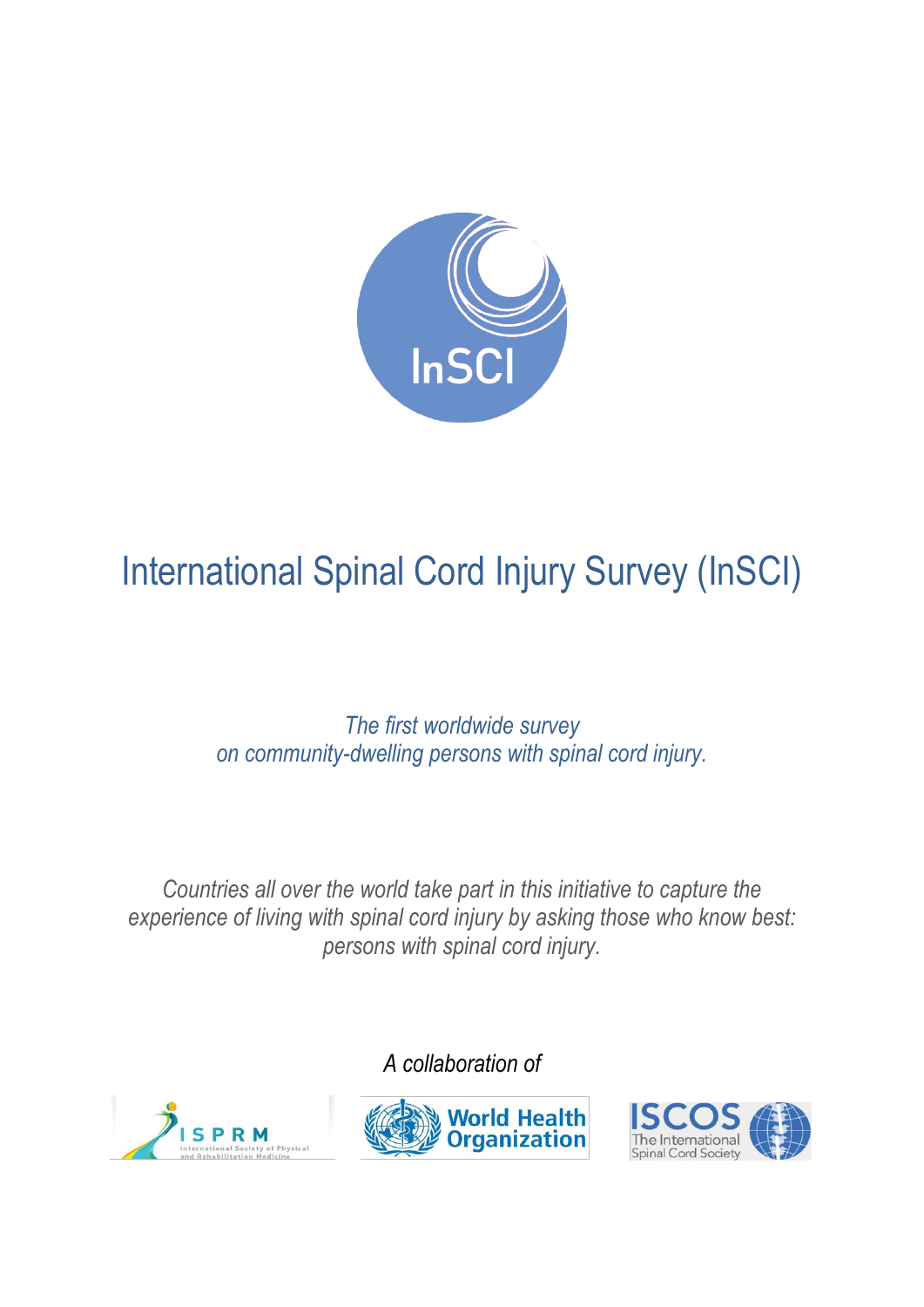

### Dear participant

### *Welcome to the InSCI survey, we are very happy to have you on board!*

InSCI is the first worldwide survey on community-dwelling persons with spinal cord injury. Countries all over the world take part in this initiative to capture the experience of living with spinal cord injury by asking those who know best: persons with spinal cord injury.

Please fill in the questionnaire as completely as possible and don't leave any questions unanswered. There is no right or wrong and no good or bad answer. It is important that you answer spontaneously and decide which response best applies to your personal situation.

You can also complete the questionnaire online at [insci.network/au](https://insci.network/insci/T1/au/welcome.php). Please login with your InSCI-ID and your personal password:

Your InSCI-ID is: ###### Your personal password is: ######

| Date survey completed: Day | <b>Month</b> | Year |  |
|----------------------------|--------------|------|--|
|----------------------------|--------------|------|--|

We guarantee that your data is protected with the highest security standards. No personal data will be handed out to third persons outside the study center. All questionnaires are anonymized by a unique identification number (InSCI-ID) and there is no personal information such as name or address on the paper or online questionnaire.

In case you have any question or need support in questionnaire completion, we are happy to help. Please send us an email at [contact@aus.insci.network](mailto:contact@aus.insci.network) or contact our toll-free InSCI-helpline at (02) 9926 4772.

Thank you again for your commitment!

*Your InSCI-Team*

International Spinal Cord Injury Survey / InSCI ID |Version dated 31-May-2017| page 2 page 2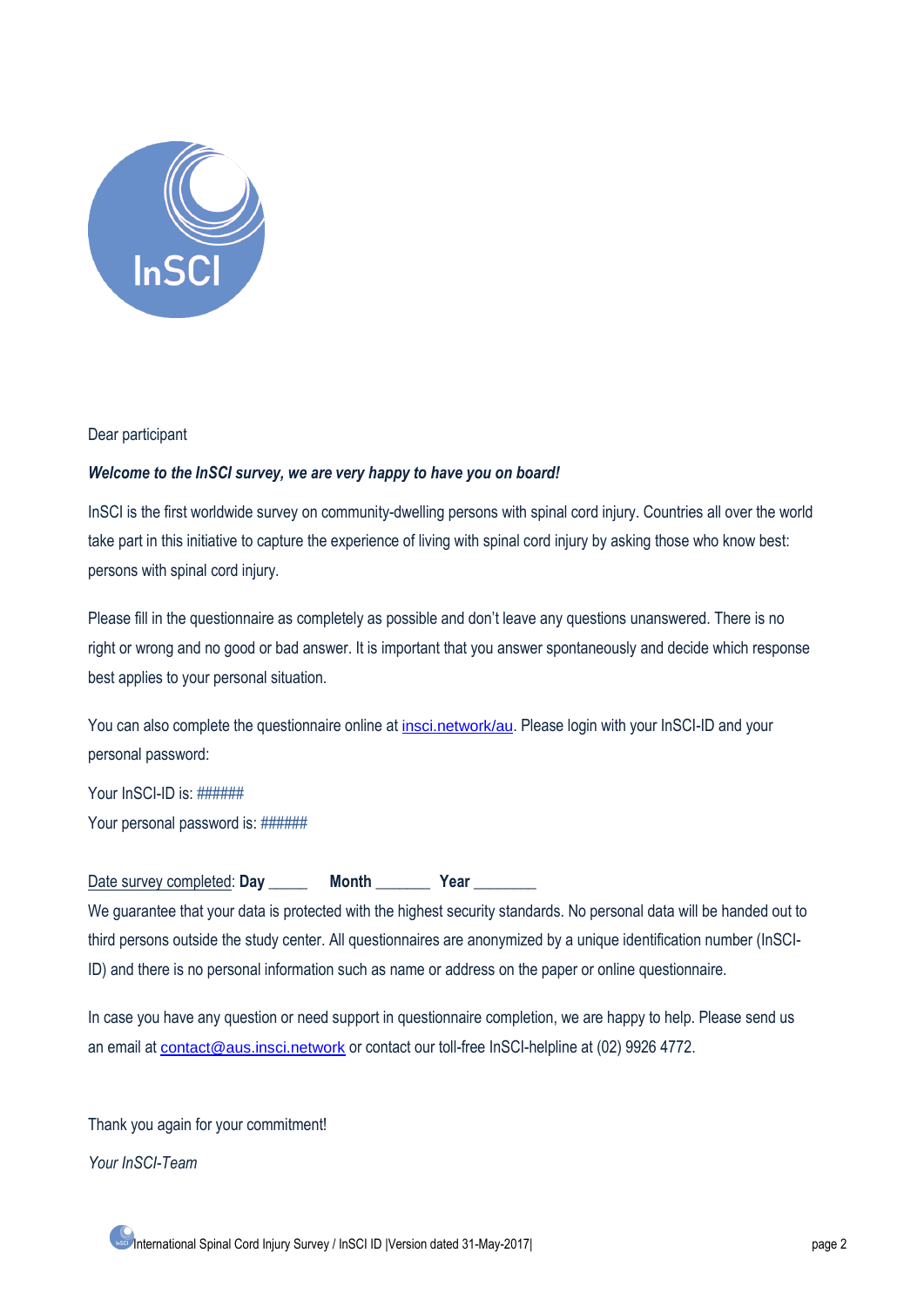### **Personal information**

- **1. Please indicate your gender:**
	- O Male
	- Female
- **2. What day, month and year were you born?**

DD / MM / YYYY



**3. A. In which country were you born?**

………………………………………..…………

**B. Are you of Aboriginal and/or Torres Strait Islander origin?**

- Yes
- O No

**C. Do you speak a language other than English at home?**

- Yes
- $O$  No

………………………………………..…………

### **4. What is your current marital status?**

- $O$  Single
- Married
- $\circ$  Cohabiting or in a partnership
- O Separated or divorced
- Widowed

### **5. Who lives in your household with you?**

*Check all that apply*

- $\Box$  I live alone
- Children under 14 years of age, number:  $\mathscr{P}$  ..............
- $\Box$  Youth between 14 and 18 years of age, number:  $\mathscr{P}$ .................
- Persons between 18 and 64 years of age, number: …………….
- Persons over 64 years of age, number: …………….
- I live in an institution *e.g. home for the elderly, nursing home*
- **6. Do you get assistance with your day-to-day activities at home or outside?**
	- $O$  No
	- $\circ$  Yes, by the following persons:
		- *Check all that apply*
			- $\Box$  Family
			- $\Box$  Friends
			- $\Box$  Professionals or paid assistants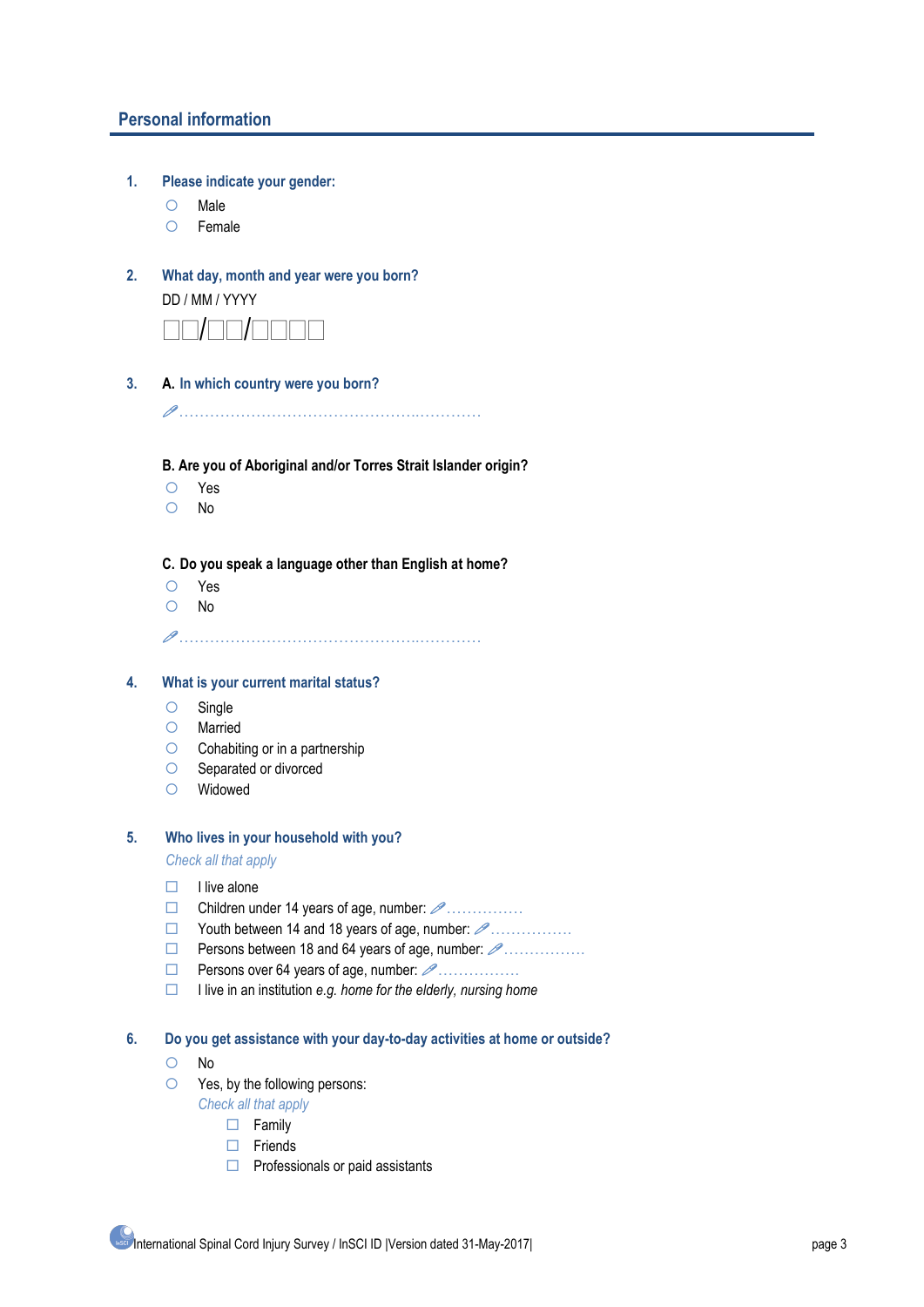### **7. What is the highest level of education that you have completed?**

- O Primary
- O Lower secondary (Year 10 High school)
- **C** Higher secondary (Year 12 High school)
- Post-secondary (e.g. vocational education and training, certificate, tertiary preparation)
- $\circ$  Short tertiary (e.g. diploma)
- $\bigcirc$  Bachelor or equivalent (3-4 year degree)
- Master or equivalent (Post-graduate or long first degree i.e. 5 years)
- Other, namely: …………………………………………………….

### **8. How many years of education or training have you completed?**

Years of education or training before your spinal cord injury: ……………… *(Number of years)*

Years of education or training after your spinal cord injury: ……………… *(Number of years)*

### **9. Taking into account all persons living in your household who work for a salary or wage: what is the total household income [before] tax on average per week?**

- Less than \$455 AUD per week (i.e. \$23,660 per annum)
- \$456 AUD per week (i.e. \$23,712 pa) \$686 AUD per week (i.e. \$35, 672 pa)
- $\degree$  \$687 AUD per week (i.e. \$35,724 pa) \$909 AUD per week (i.e. \$47,268 pa)
- \$910 AUD per week (i.e. \$47,320 pa) \$1,203 AUD per week (i.e. \$62,556 pa)
- \$1,204 AUD per week (i.e. \$62,608 pa) \$1,548 AUD per week (i.e. \$80,496 pa)
- \$1,549 AUD per week (i.e. \$80,548 pa) \$1,931 AUD per week (i.e. \$100,412 pa)
- \$1,932 AUD per week (i.e. \$100,464 pa) \$2,374 AUD per week (i.e. \$123,448 pa)
- \$2,375 AUD per week (i.e. \$123,500 pa) \$2,969 AUD per week (i.e. \$154,388 pa)
- \$2,970 AUD per week (i.e. \$154,440 pa) \$3,979 AUD per week (i.e. \$206,908 pa)
- $\circ$  \$3,980 AUD or more per week (i.e. \$206,960 pa)

*[Please note that the ranges listed above for median gross household income are the most recent available from the Australian Bureau of Statistics in 2013-14]*

### **10. Think of this ladder as representing where people stand in Australia***.*

At the top of the ladder are the people who are the best off - those who have the most money, the most education and the most respected jobs. At the bottom are the people who are the worst off – who have the least money, least education, and the least respected jobs or no job. The higher up you are on this ladder, the closer you are to the people at the very top; the lower you are, the closer you are to the people at the very bottom.

### **Where would you place yourself on this ladder?**

Please place a large **X** on the rung where you would place yourself at this time in your life, relative to other people in Australia

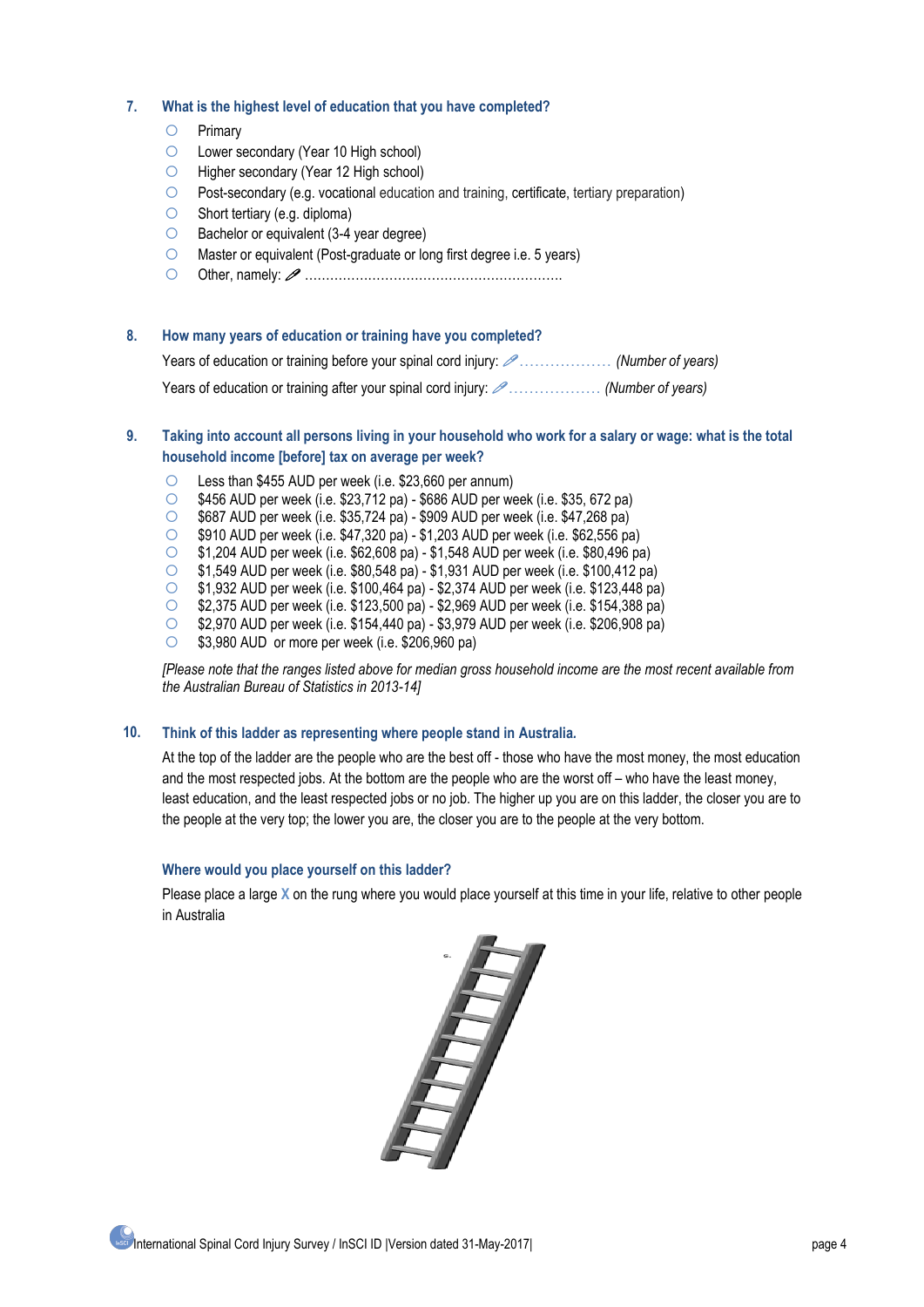### **Lesion characteristics**

#### **11. Please describe the level of your spinal cord injury:**

- Paraplegia (normal movement and feeling in the upper limbs, but absent or abnormal in lower limbs and trunk)
- $\circ$  Tetraplegia (absent or abnormal movement or feeling in the upper and lower limbs and trunk)

### **12. Is your injury complete or incomplete?**

- $\circ$  Complete (unable to feel and move any part of your body below injury level)
- $\circ$  Incomplete (able to feel or move some part/s of your body below injury level)

### **13. Please indicate the cause of your spinal cord injury:**

#### *Caused by injury:*

#### *Check all that apply*

*For example if you check the box 'accident during work', please also specify if it was a fall or another cause of injury; if you were injured playing sport, please also specify what sport and how you were injured.*

- Accident during sports ……………………………………..……………
- $\Box$  Accident during leisure activity
- □ Accident during work
- □ Transport-related accident
- Injury due to violence *e.g., assault, gunshot wound*
- $\Box$  Fall from less than 1 metre
- $\Box$  Fall from more than 1 metre
- Other cause of injury: ……………………………………..……………

#### *Caused by disease*:

### *Check all that apply*

- $\Box$  Degeneration of the spinal column
- $\Box$  Tumor benign
- $\Box$  Tumor malignant (cancer)
- Vascular problem *e.g., lack of blood supply, bleeding,, malformations*
- Infection *e.g., bacterial, viral*
- Other disease: ………………………………………………..…

#### **14. Please indicate as precisely as possible the date on which your spinal cord injury occurred:**

### DD / MM / YYYY

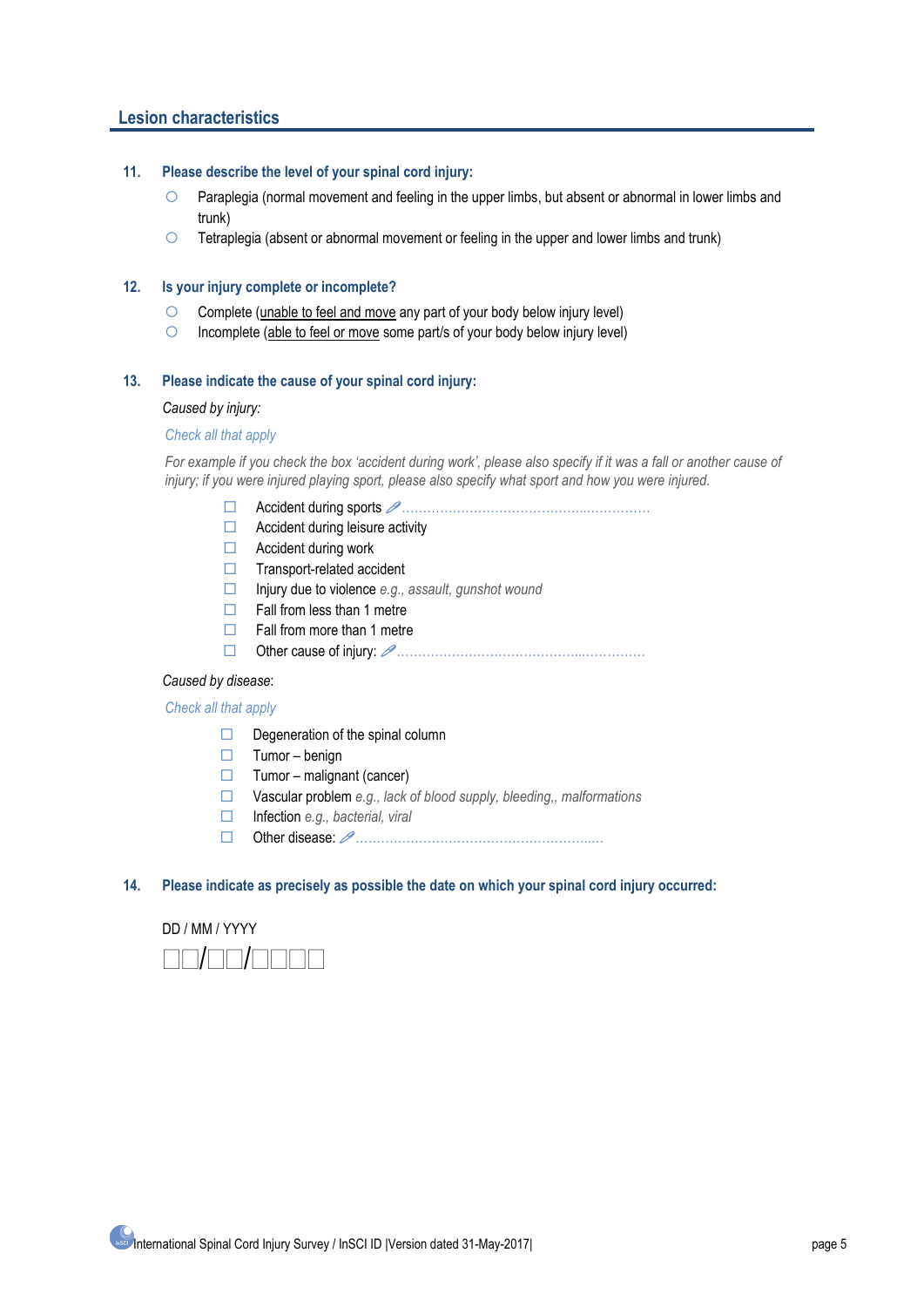### **Energy and feelings**

These questions are about how you have felt and how things have been with you during the last 4 weeks. For each question, please give the one answer that comes closest to the way you have been feeling.

|     | How much of the time during the last 4 weeks                           | All of the<br>time | Most of the<br>time | Some of the<br>time | A little of<br>the time | None of the<br>time |
|-----|------------------------------------------------------------------------|--------------------|---------------------|---------------------|-------------------------|---------------------|
| 15. | Did you feel full of life?                                             |                    |                     |                     |                         |                     |
| 16. | Have you been very nervous?                                            |                    |                     | ∩                   | ◯                       |                     |
| 17. | Have you felt so down in the dumps that<br>nothing could cheer you up? | ∩                  |                     |                     |                         |                     |
| 18. | Have you felt calm and peaceful?                                       |                    |                     | ∩                   | ∩                       | ∩                   |
| 19. | Did you have a lot of energy?                                          |                    |                     |                     |                         |                     |
| 20. | Have you felt downhearted and<br>depressed?                            |                    |                     |                     |                         |                     |
| 21. | Did you feel worn out?                                                 | ( )                |                     | ∩                   | ∩                       | ∩                   |
| 22. | Have you been happy?                                                   |                    |                     |                     | ∩                       |                     |
| 23. | Did you feel tired?                                                    |                    |                     |                     |                         |                     |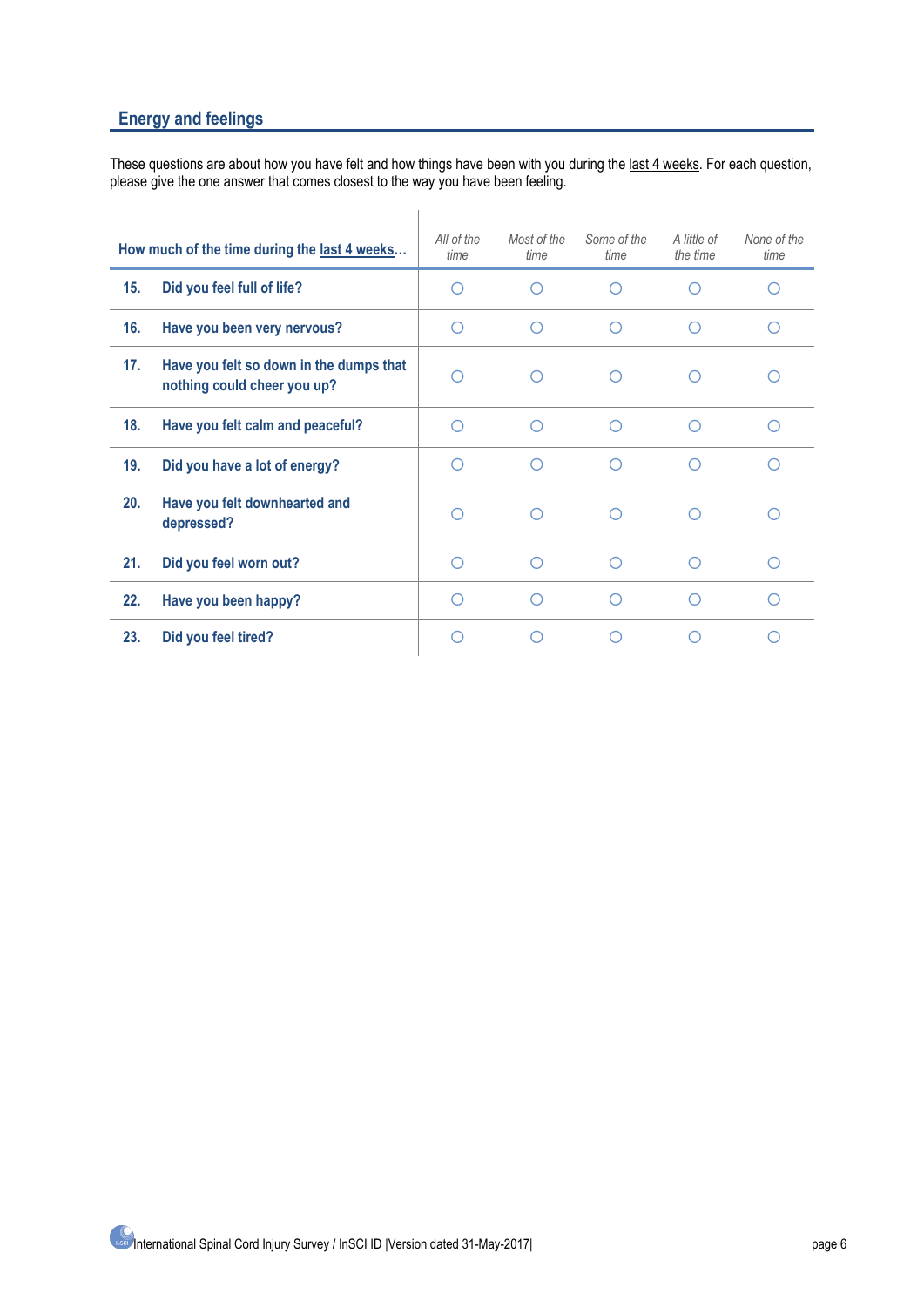### **Health problems**

For the following health problems please rate how much of a problem it was for you in the last 3 months. If you have experienced the health problem please indicate whether you have received treatment or not (e.g., taking a medication or getting treatment by doctors or other health professionals).

|     |                                                                                                                                                   | 1<br><b>No</b><br>problem | 2          | $\mathfrak{Z}$ | 4       | 5<br>Extreme<br>problem | Do/did you<br>receive<br>treatment<br>for it? |
|-----|---------------------------------------------------------------------------------------------------------------------------------------------------|---------------------------|------------|----------------|---------|-------------------------|-----------------------------------------------|
| 24. | <b>Sleep problems</b><br>e.g., problems falling asleep or sleeping<br>through the night and waking up early.                                      | ∩                         | ∩          | $\bigcirc$     | $\circ$ | O                       | $\bigcirc$ Yes<br>$\bigcirc$ No               |
| 25. | <b>Bowel dysfunction</b><br>e.g., diarrhea, stool incontinence<br>('accidents') and constipation.                                                 | Ω                         | O          | $\circ$        | $\circ$ | Ο                       | $\bigcirc$ Yes<br>$\bigcirc$ No               |
| 26. | <b>Urinary tract infections</b><br>e.g., kidney or bladder infection.                                                                             | $\circ$                   | $\circ$    | $\circ$        | $\circ$ | $\circ$                 | $\bigcirc$ Yes<br>$\bigcirc$ No               |
| 27. | <b>Bladder dysfunction</b><br>e.g., incontinence ('accidents'), bladder or<br>kidney stones, kidney problems, urine<br>leakage and urine back up. | ◯                         | Ω          | Ω              | O       | O                       | $\bigcirc$ Yes<br>$\bigcirc$ No               |
| 28. | <b>Sexual dysfunction</b><br>e.g., difficulty with sexual arousal, erection,<br>lubrication, and reaching orgasm.                                 | Ω                         | O          | O              | $\circ$ | O                       | $\bigcirc$ Yes<br>$\bigcirc$ No               |
| 29. | <b>Contractures</b><br>This is a limitation in the range of motion of<br>a joint.                                                                 | Ω                         | O          | O              | $\circ$ | O                       | $\bigcirc$ Yes<br>$\bigcirc$ No               |
| 30. | <b>Muscle spasms, spasticity</b><br>This refers to uncontrolled, jerky muscle<br>movements, such as uncontrolled muscle<br>twitches or spasms.    | Ω                         | O          | O              | O       | ◯                       | $\bigcirc$ Yes<br>$\bigcirc$ No               |
| 31. | <b>Pressure sores/ulcers</b><br>These develop as a skin rash or redness<br>and may progress to a sore.                                            | ◯                         | Ω          | O              | Ω       | Ο                       | $\bigcirc$ Yes<br>$\bigcirc$ No               |
| 32. | <b>Respiratory problems</b><br>Symptoms of respiratory infections or<br>problems include difficulty in breathing and<br>increased secretions.     | ◯                         | ∩          | O              | $\circ$ |                         | $\bigcirc$ Yes<br>$\bigcirc$ No               |
| 33. | Injury caused by loss of sensation<br>e.g., burns from carrying hot liquids in the<br>lap or sitting too close to a heater or fire.               | O                         | $\bigcirc$ | $\circ$        | O       | O                       | $\bigcirc$ Yes<br>$\bigcirc$ No               |
| 34. | <b>Circulatory problems</b><br>This involves the swelling (oedema) of<br>feet, legs or hands, or the occurrence of<br>blood clots in veins.       | ∩                         | O          | O              | ◯       | $\circ$                 | $\bigcirc$ Yes<br>$\bigcirc$ No               |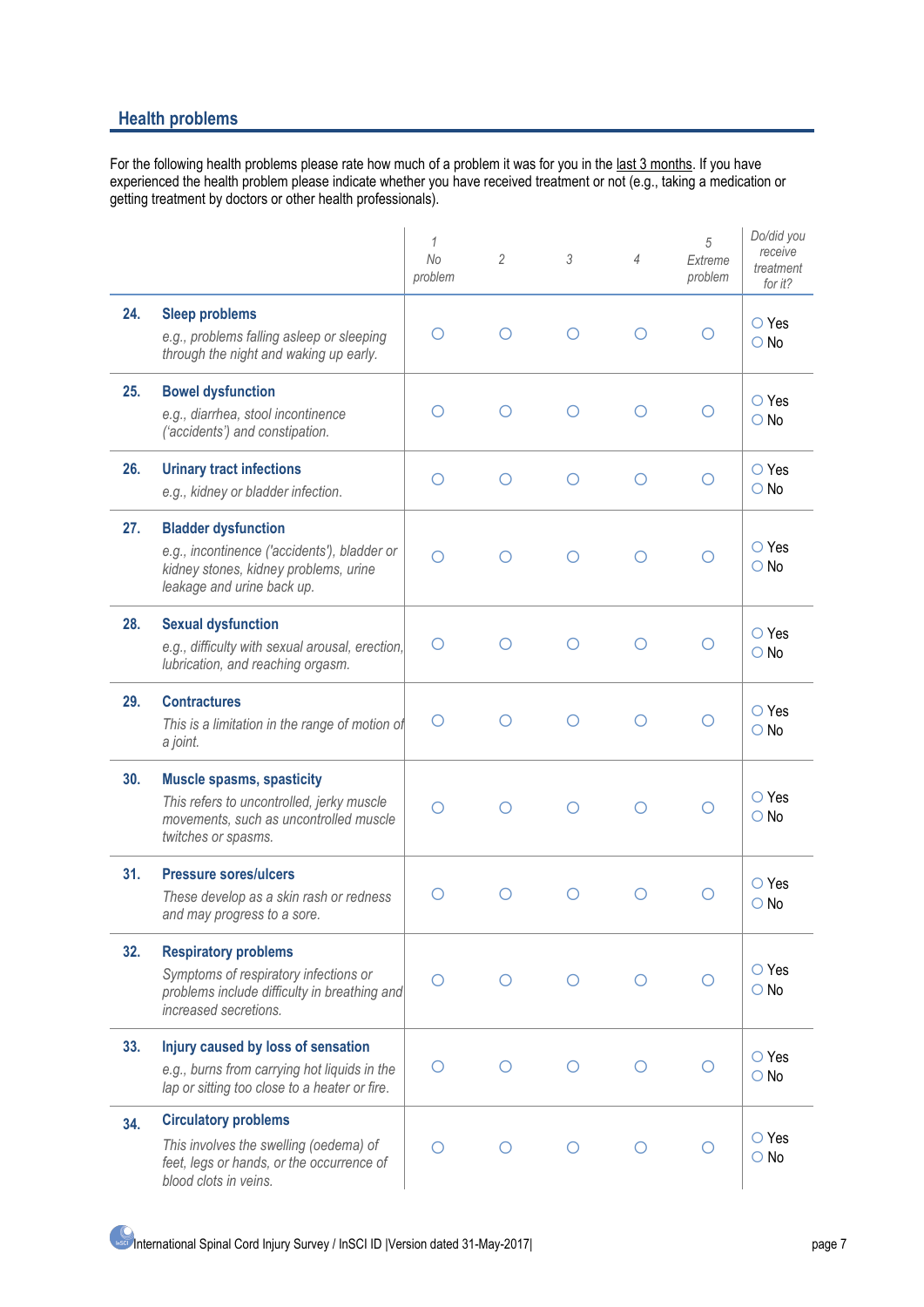|     |                                                                                                                                                                              | 1<br>No<br>problem | $\overline{2}$ | 3 | 4 | 5<br>Extreme<br>problem | Do/did you<br>receive<br>treatment<br>for it? |
|-----|------------------------------------------------------------------------------------------------------------------------------------------------------------------------------|--------------------|----------------|---|---|-------------------------|-----------------------------------------------|
| 35. | Autonomic dysreflexia<br>Symptoms are sudden rises in blood<br>pressure and sweating, skin blotches,<br>goose bumps, pupil dilation and headache.                            |                    |                |   |   |                         | $\circ$ Yes<br>○ No                           |
| 36. | <b>Postural hypotension</b><br>This involves a strong sensation of<br>lightheadedness following a change in<br>position. It is caused by a sudden drop in<br>blood pressure. |                    |                |   |   |                         | $\circlearrowright$ Yes<br>$\circ$ No         |
| 37. | Pain<br>Having pain in your day-to-day life.                                                                                                                                 |                    |                |   |   |                         | $\circ$ Yes<br>.No<br>O                       |

### **38. Please rate your pain by circling the number that best describes your pain at its worst in the last week.**

| No pain |  |   |   |   |   |   | Pain as bad as<br>you can imagine |
|---------|--|---|---|---|---|---|-----------------------------------|
|         |  |   |   |   |   |   |                                   |
|         |  |   |   |   |   |   |                                   |
|         |  | 4 | b | b | ŏ | ч | 10                                |

### **39. Please name up to five additional health problems that also bother you (e.g. diabetes, heart problems, visual problems):**

…………………………………………………………….……… ……………………………………………………………………. ……………………………………………………………………. ……………………………………………………………………. ……………………………………………………………………..

### **40. Please indicate your current smoking status:**

 $\Box$  No additional health problem experienced

- O Never smoked
- Former smoker
- Current smoker (including occasional smoker); please specify:

Type of cigarette (e.g., "vape", tobacco, etc.): **……………………………………………** Amount smoked per day: **……………………………………………**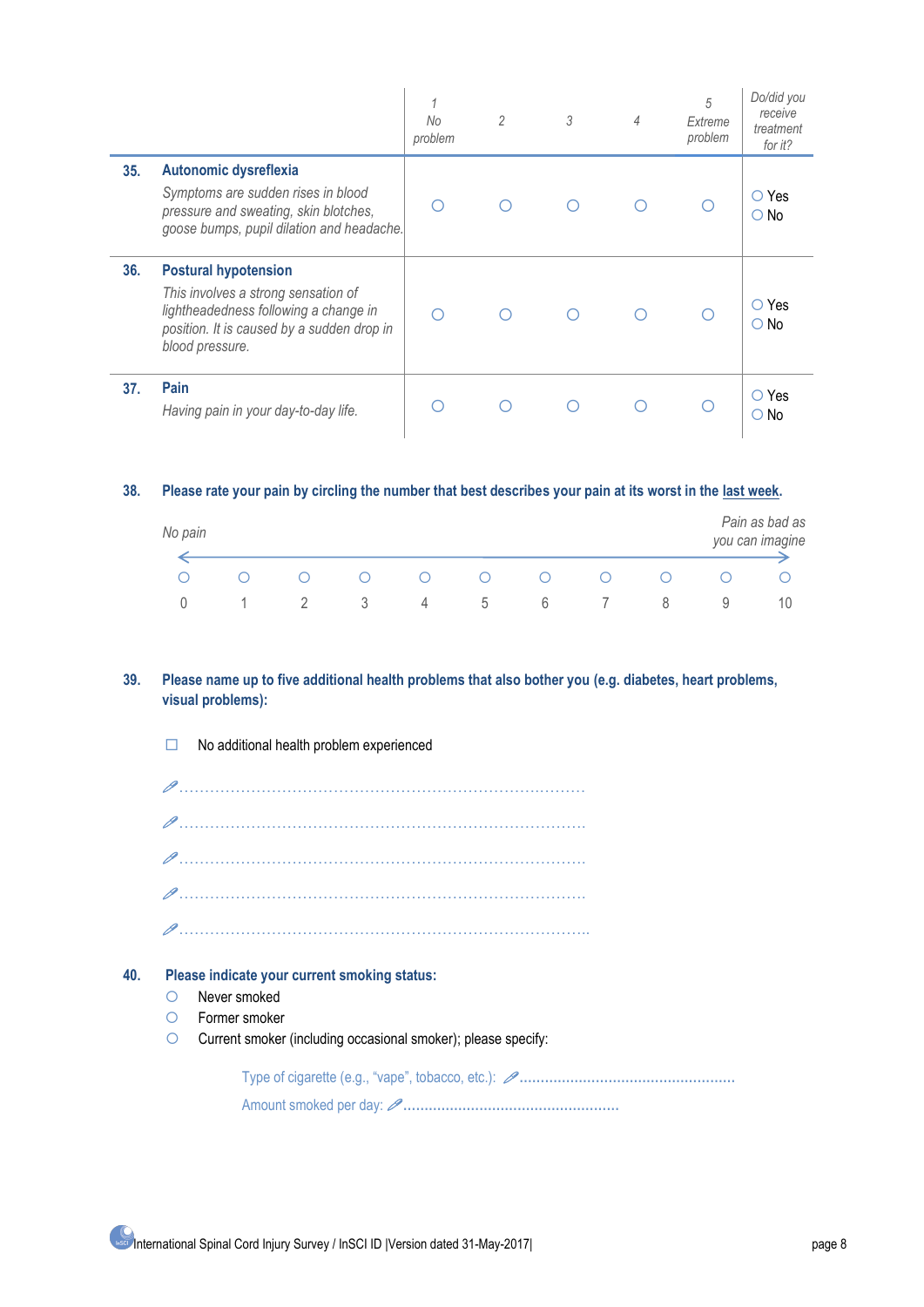### **Activity and participation**

The following section is about problems you experience in your life. Please take both good and bad days into account.

|     | In the last 4 weeks, how much of a<br>problem have you had                                                                                                              | 1<br>No<br>problem | $\overline{2}$ | 3          | $\overline{4}$ | 5<br>Extreme<br>problem |
|-----|-------------------------------------------------------------------------------------------------------------------------------------------------------------------------|--------------------|----------------|------------|----------------|-------------------------|
| 41. | carrying out daily routine?                                                                                                                                             | O                  | O              | O          | O              | O                       |
| 42. | handling stress?                                                                                                                                                        | O                  | O              | O          | O              | O                       |
| 43. | doing things that require the use of<br>your hands and fingers, such as picking<br>up small objects or opening a<br>container?                                          | O                  | ◯              | O          | O              | O                       |
| 44. | getting where you want to go?                                                                                                                                           | O                  | ◯              | ◯          | Ω              | $\circ$                 |
| 45. | using public transportation?                                                                                                                                            | O                  | ◯              | O          | O              | O                       |
| 46. | using private transportation?                                                                                                                                           | $\circ$            | ∩              | O          | ◯              | Ω                       |
| 47. | looking after your health, eating well,<br>exercising or taking your medicine?                                                                                          | O                  | ∩              | $\bigcirc$ | Ω              | O                       |
| 48. | getting your household tasks done?                                                                                                                                      | O                  | $\bigcirc$     | O          | Ο              | O                       |
| 49. | providing care or support for<br>others?                                                                                                                                | ∩                  | ◯              | ∩          | ◯              | Ω                       |
| 50. | interacting with people?                                                                                                                                                | $\circ$            | ∩              | ◯          | Ω              | ∩                       |
| 51. | with intimate relationships?                                                                                                                                            | O                  | O              | O          | Ο              | O                       |
| 52. | doing things for relaxation or<br>pleasure?                                                                                                                             | O                  | ∩              | O          | Ω              | Ω                       |
| 53. | with shortness of breath during<br>physical exertion?                                                                                                                   | $\circ$            | Ω              | $\circ$    | O              | Ω                       |
| 54. | Are you able to sit without assistance?<br>No<br>O<br>$\circ$ Yes $\rightarrow$ How much of a problem is<br>sitting for long periods such as 30<br>minutes?             | O                  | O              | O          | O              | $\circ$                 |
| 55. | Are you able to stand without<br>assistance?<br>No<br>$\circ$<br>$\circ$ Yes $\rightarrow$ How much of a problem is<br>standing for long periods such as<br>30 minutes? | O                  | O              | O          | O              | O                       |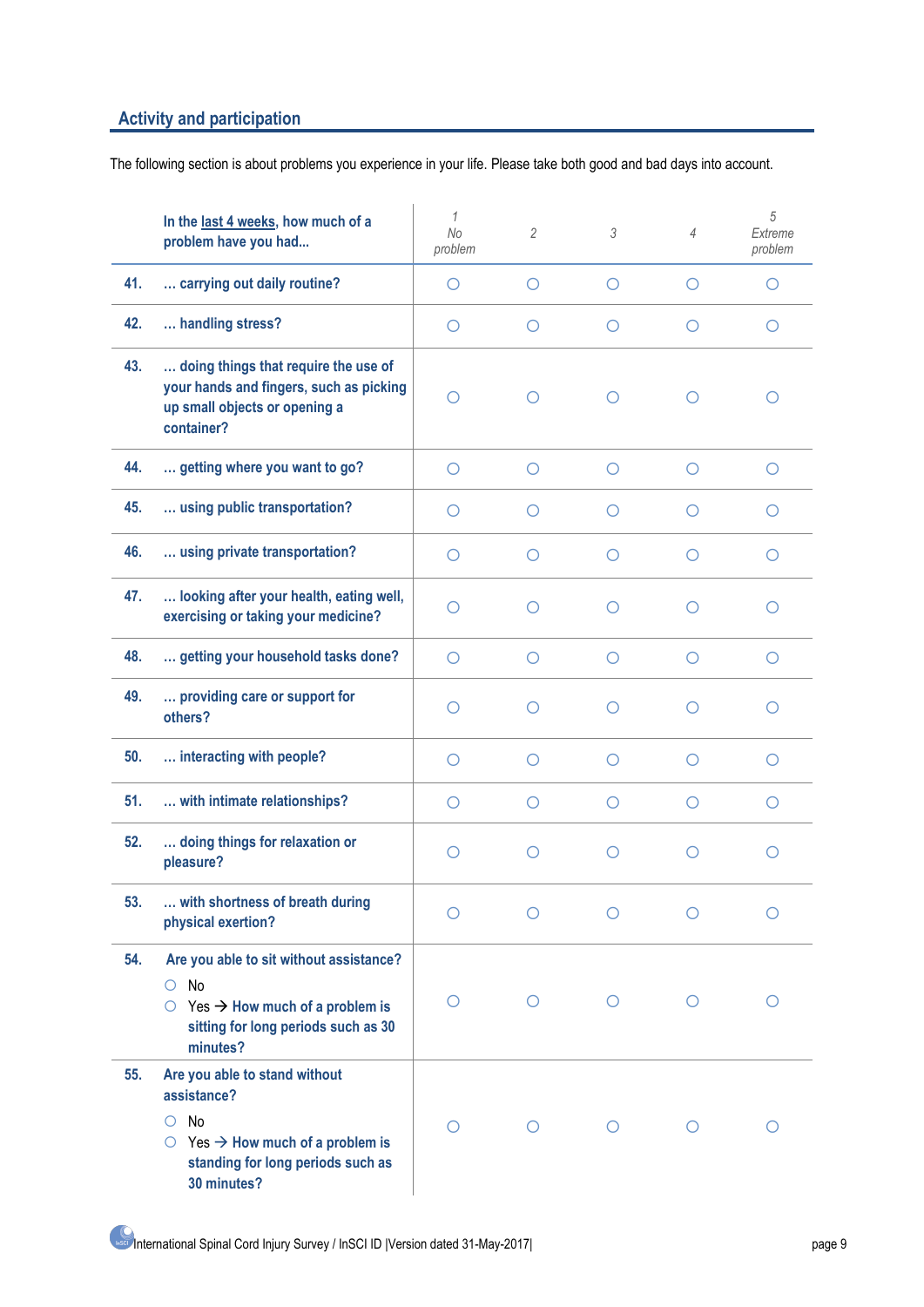These questions ask about your ability to do activities that involve mobility. Select the response that best describes your ability to do the activity without help from another person but using the equipment or devices you normally use (e.g., transfer boards lifts, hospital bed).

|     | Are you able to                                                           | Without any<br>difficulty | With a little<br>difficulty | With some<br>difficulty | With much<br>difficulty | Unable to<br>do |
|-----|---------------------------------------------------------------------------|---------------------------|-----------------------------|-------------------------|-------------------------|-----------------|
| 56. | get up off the floor from lying?                                          |                           |                             |                         |                         |                 |
| 57. | push open a heavy door?                                                   |                           |                             |                         |                         |                 |
| 58. | moving from sitting at the side of<br>the bed to lying down on your back? |                           |                             |                         |                         |                 |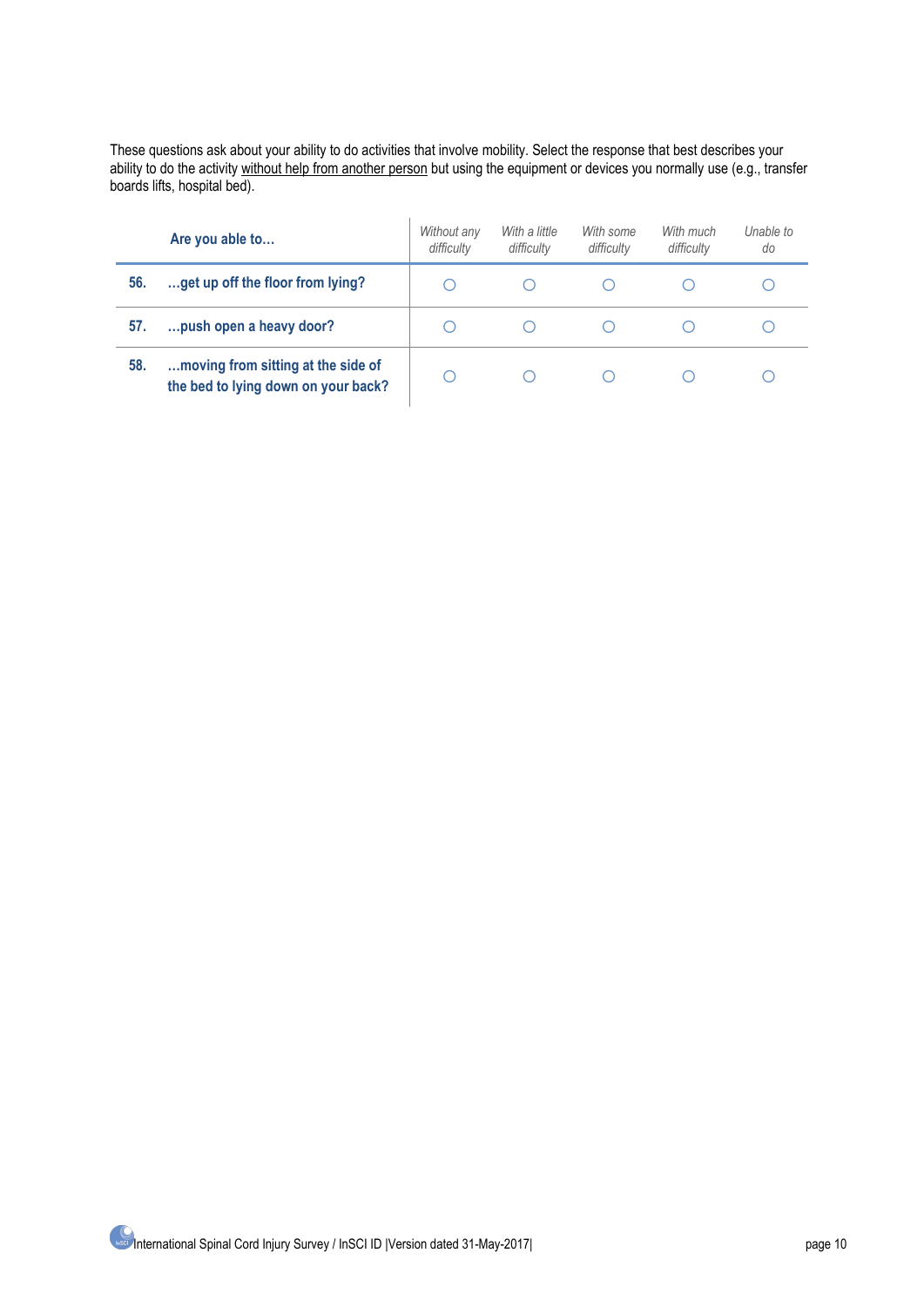### **Independence in activities of daily living**

For each item, please check the box next to the statement that best reflects your current situation. Please read the text carefully and only check one box in each section.

### **59. Eating and drinking**

- $\bigcirc$  I need artificial feeding or a stomach tube
- $\circ$  I need total assistance with eating / drinking
- $\bigcirc$  I need partial assistance with eating / drinking or for putting on/taking off adaptive devices
- O I eat / drink independently, but I need adaptive devices or assistance for cutting food, pouring drinks or opening containers
- $\circ$  I eat / drink independently without assistance or adaptive devices

### **60. Washing your upper body and head**

*includes soaping and drying, and turning a water tap on and off.*

- $\bigcirc$  I need total assistance
- $\circ$  I need partial assistance
- I am independent but need adaptive devices or specific equipment *e.g., bars, chair*
- $\circ$  I am independent and do not need adaptive devices or specific equipment

### **61. Washing your lower body**

*includes soaping and drying, and turning a water tap on and off.*

- $\bigcirc$  I need total assistance
- $\circ$  I need partial assistance
- I am independent but need adaptive devices or specific equipment *e.g., bars, chai*
- $\circ$  I am independent and do not need adaptive devices or specific equipment

### **62. Dressing your upper body**

*includes putting on and taking off clothes like t-shirts, blouses, shirts, bras, shawls, or orthoses (e.g., arm splint, neck brace, corset).*

- *Easy-to-dress clothes are those without buttons, zippers or laces*
- *Difficult-to-dress clothes are those with buttons, zippers or laces*
- $\bigcirc$  I need total assistance
- $\circ$  I need partial assistance, even with easy-to-dress clothes
- $\circ$  I do not need assistance with easy-to-dress clothes, but I need adaptive devices or specific equipment
- $\circ$  I am independent with easy-to-dress clothes and only need assistance or adaptive devices or a specific setting with difficult-to-dress clothes
- $\circ$  I am completely independent

### **63. Dressing your lower body**

*includes putting on and taking off clothes like shorts, trousers, shoes, socks, belts, or orthoses (e.g., leg splint).*

- *Easy-to-dress clothes are those without buttons, zippers or laces*
- *Difficult-to-dress clothes are those with buttons, zippers or laces*

### $\circ$  I need total assistance

- $\circ$  I need partial assistance, even with easy-to-dress clothes
- $\circ$  I do not need assistance with easy-to-dress clothes, but I need adaptive devices or specific equipment
- $\circ$  I am independent with easy-to-dress clothes and only need assistance or adaptive devices or a specific setting with difficult-to-dress clothes
- $\circ$  I am completely independent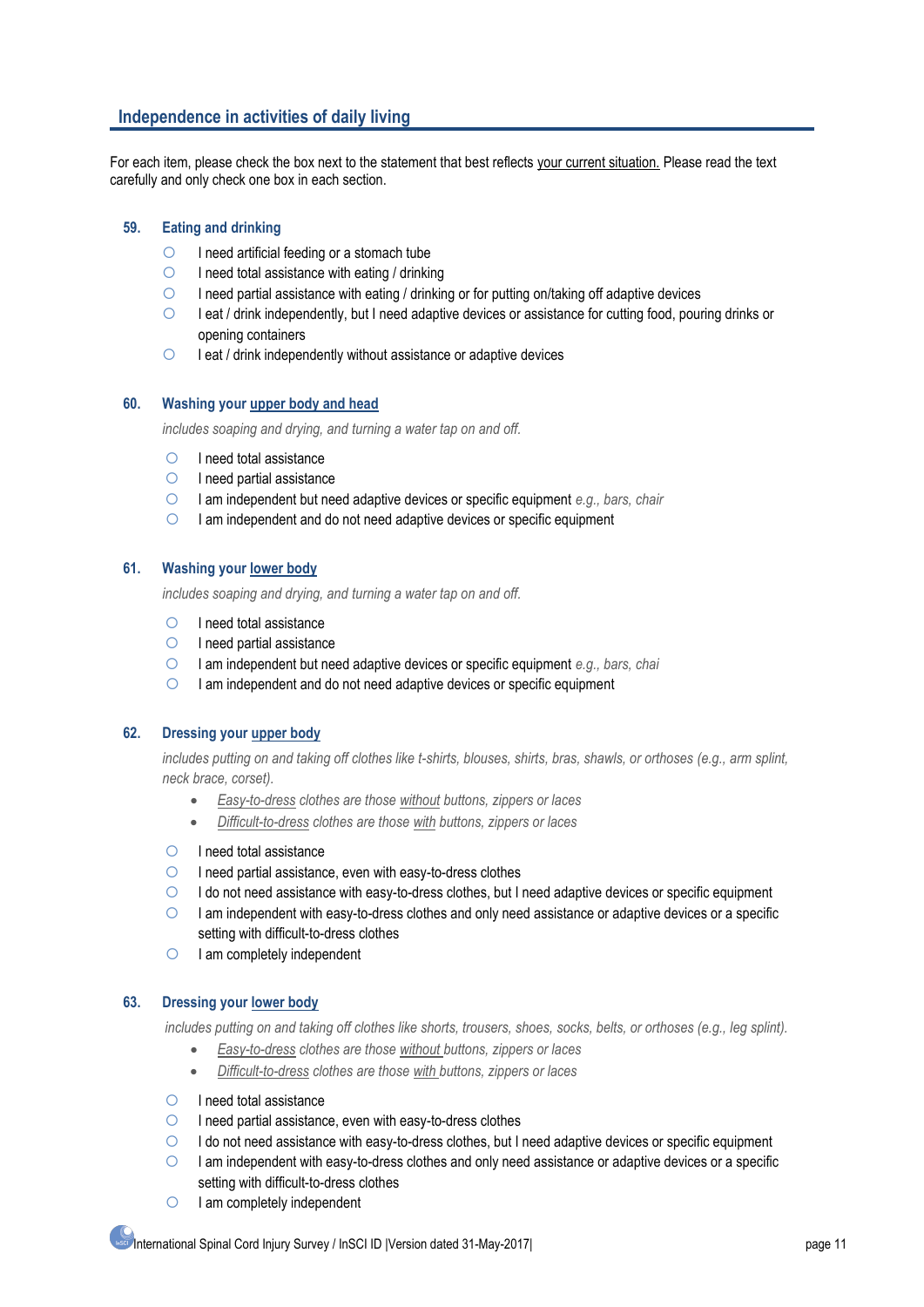### **64. Grooming**

*e.g., activities such as washing hands and face, brushing teeth, combing hair, shaving, or applying make-up.* 

- $\bigcirc$  I need total assistance
- $\circ$  I need partial assistance
- $\bigcirc$  I am independent with adaptive devices
- $\bigcirc$  I am independent without adaptive devices

### **65. Bladder management**

*Please think about the way you empty your bladder.*

#### **A. Use of an indwelling catheter**

- Yes *Please go to question no. 66*
- No *Please also answer B and C.*

#### **B. Intermittent catheterization**

- $\circ$  I need total assistance
- $\bigcirc$  I do it myself with assistance (self-catheterization)
- $\bigcirc$  I do it myself without assistance (self-catheterization)
- $O$  I do not use it

### *C.* **Use of external drainage instruments** *e.g., condom catheter, diapers, sanitary napkins*

- $\bigcirc$  I need total assistance for using them
- $\circ$  I need partial assistance for using them
- $\circ$  I use them without assistance
- $\circ$  I am continent with urine and do not use external drainage instruments

#### **66. Bowel management**

- **A. Do you need assistance with bowel management** *e.g., for applying suppositories***?**
- Yes
- O No

#### **B. My bowel movements are…**

- $\circ$  irregular or seldom (less than once in 3 days)
- $\circ$  regular (once in 3 days or more)

#### **C. Faecal incontinence ("accidents") happens …**

- $O$  Daily
- $\circ$  1-6 times per week
- 1-4 times every month
- Less than once per month
- O Never

### **67. Using the toilet**

*Please think about the use of the toilet, cleaning your genital area and hands, putting on and taking off clothes, and the use of sanitary napkins or diapers.*

- $\bigcirc$  I need total assistance
- $\circ$  I need partial assistance and cannot clean myself
- $\circ$  I need partial assistance but can clean myself
- I do not need assistance but I need adaptive devices (*e.g., bars)* or a special setting *(e.g., wheelchair accessible toilet)*
- $\circ$  I do not need any assistance, adaptive devices or a special setting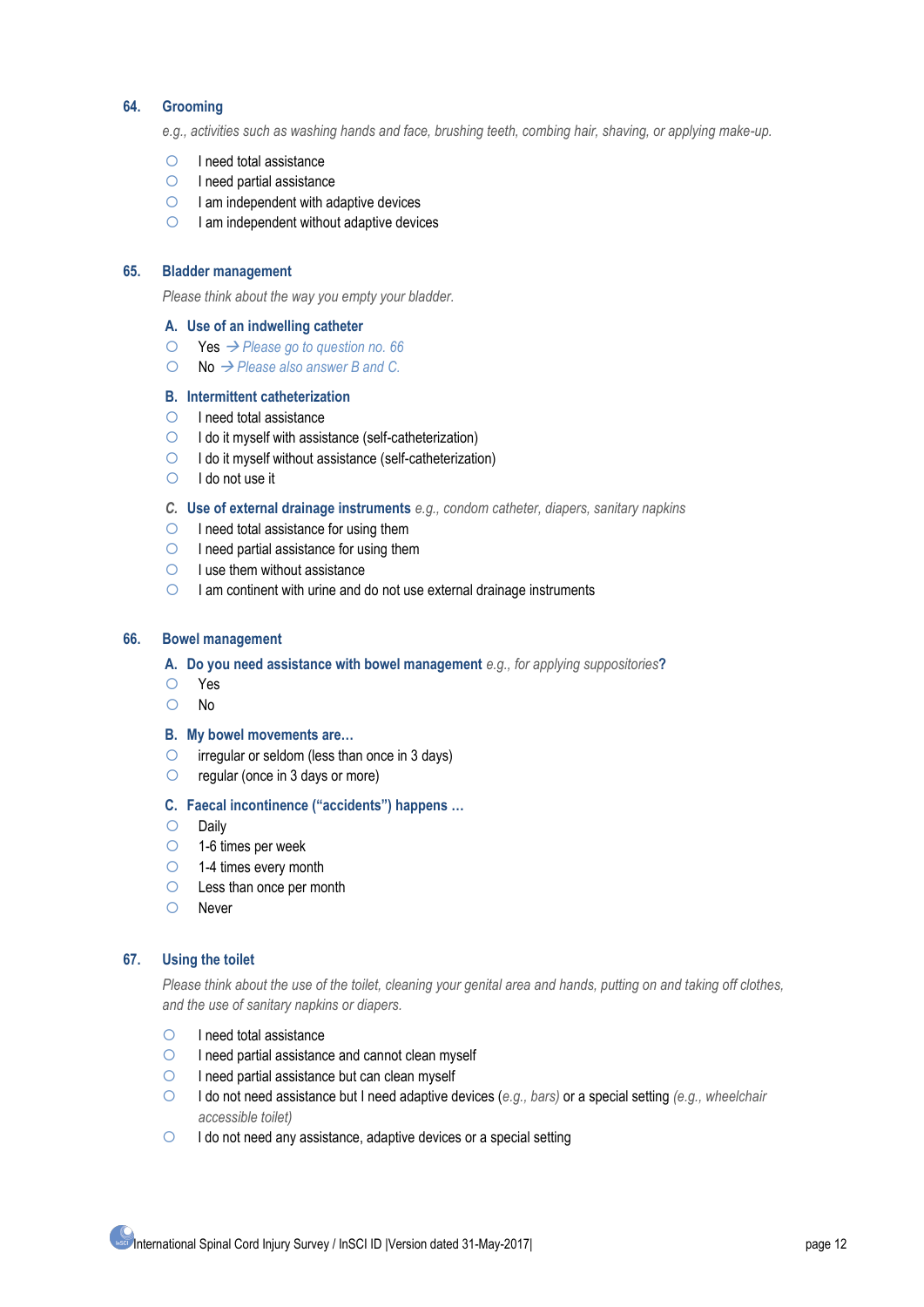### **68. Which of the following activities can you perform without assistance or electrical aids?**

*Check all that apply* 

- $\Box$  Turning your upper body in bed
- $\Box$  Turning your lower body in bed
- $\Box$  Sitting up in bed
- $\Box$  Doing push-ups in a chair or wheelchair
- $\Box$  None, I need assistance in all these activities

### **69. Transfers from the bed to the wheelchair**

- $\bigcirc$  I need total assistance
- I need partial assistance, supervision or adaptive devices *e.g., sliding board*
- $\circ$  I do not need any assistance or adaptive devices
- $\bigcirc$  I do not use a wheelchair

### **70. Moving around moderate distances (10 to 100 metres)**

I use a wheelchair. To move around, ...

- $\bigcirc$  I need total assistance
- $\circ$  I need an electric wheelchair or partial assistance to operate a manual wheelchair
- $\circ$  I am independent in a manual wheelchair

### I walk moderate distances and I ...

- $\circ$  need supervision while walking (with or without walking aids)
- $\circ$  walk with a walking frame or crutches, swinging forward with both feet at a time
- walk with crutches or two canes, setting one foot before the other
- $\circ$  walk with one cane
- walk with a leg orthosis(es) only *e.g., leg splint*
- $\circ$  walk without walking aids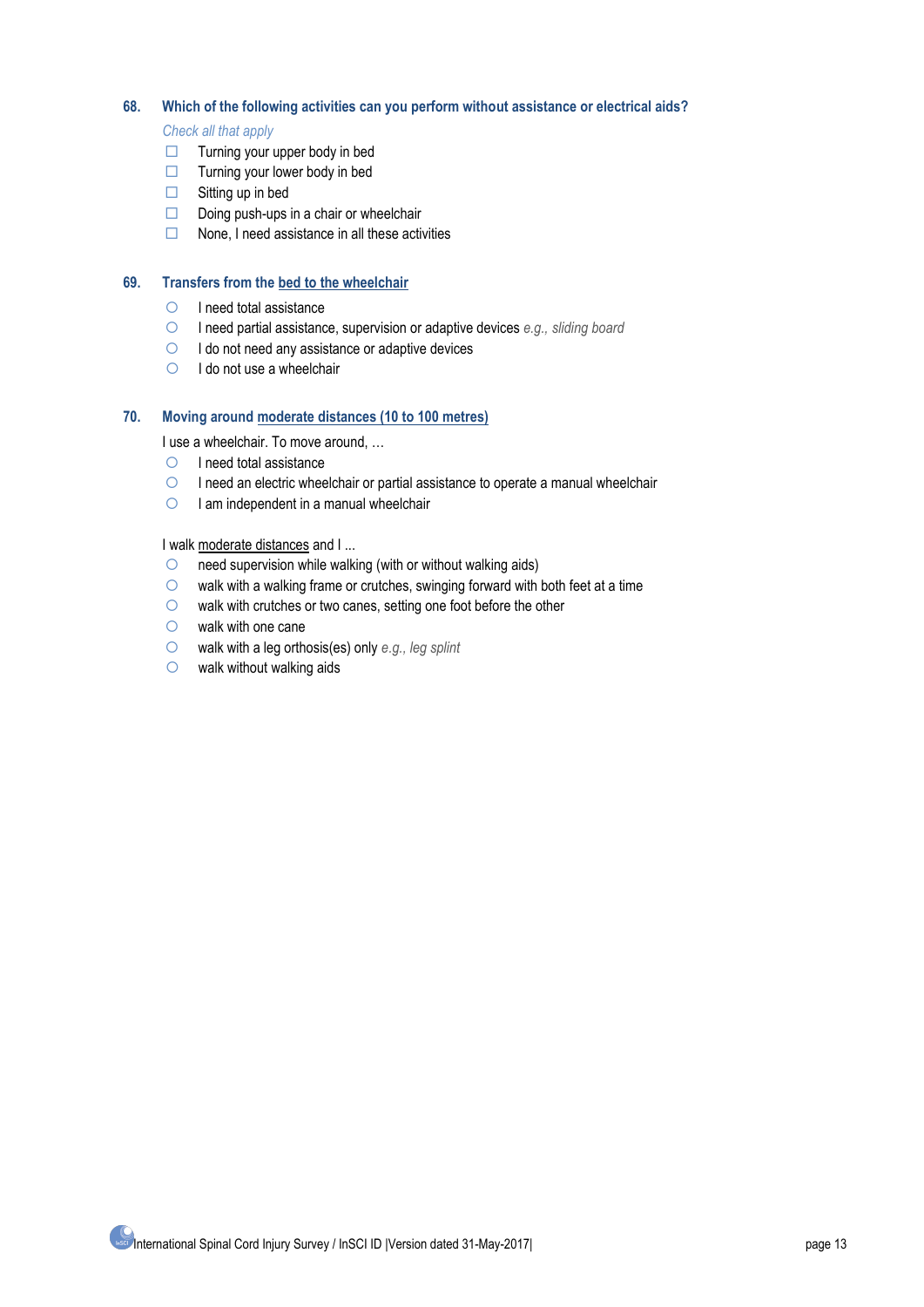### **Work**

#### **71. What was the name or title of your main job before your spinal cord injury?**

- $\bigcirc$  I did not have a job before my spinal cord injury. The name or title of my main job was as follows (*please be as specific as possible, e.g., not just 'clerk' but 'bank clerk'; not just 'manager' but 'sales manager')*
- …………………………………………………………………………………………………………….

#### **72. Did you receive vocational rehabilitation services after your spinal cord injury?**

*e.g., vocational counseling, vocational retraining, job skills training*

- $O$  Yes, a great deal
- Yes, to some extent
- Yes, to a small extent
- No, not at all
- $\bigcirc$  I didn't need any vocational assistance
- **73. After your discharge from initial inpatient rehabilitation, how long did it take before you started or resumed paid work?**
	- $\circ$  I never worked after initial inpatient rehabilitation
	- $\bigcirc$  Immediately after initial rehabilitation
	- I resumed work after …………… years and …………… months

#### **74. Do you currently receive a disability pension or a similar disability benefit?**

- Yes
- O No

### **75. What is your current working situation?**

#### *Check all that apply*

- $\Box$  Working for wages or salary with an employer for  $\mathcal{P}$ ................ hours a week
- Working for wages with an employer for  $\mathcal{P}$ ................ hours a week, but currently on sick leave for more than three months
- Self-employed, working for …………… hours a week
- Working as unpaid family member *e.g., working in family business*
- □ Housewife / househusband
- □ Student
- $\Box$  Unemployed (not looking for work)
- $\Box$  Unemployed (but actively looking for work)
- $\Box$  Retired due to the health condition
- $\Box$  Retired due to age
- Other, please specify: ……………………………………………………………………….

#### **76. Are you currently engaged in paid work?**

- Yes
- No *Please go to question no. 84*

### **77. What is the name or title of your current main job?**

*Please be as specific as possible, e.g., not just 'clerk' but 'bank clerk'; not just 'manager' but 'sales manager'*

……………………………………………………………………………………………………………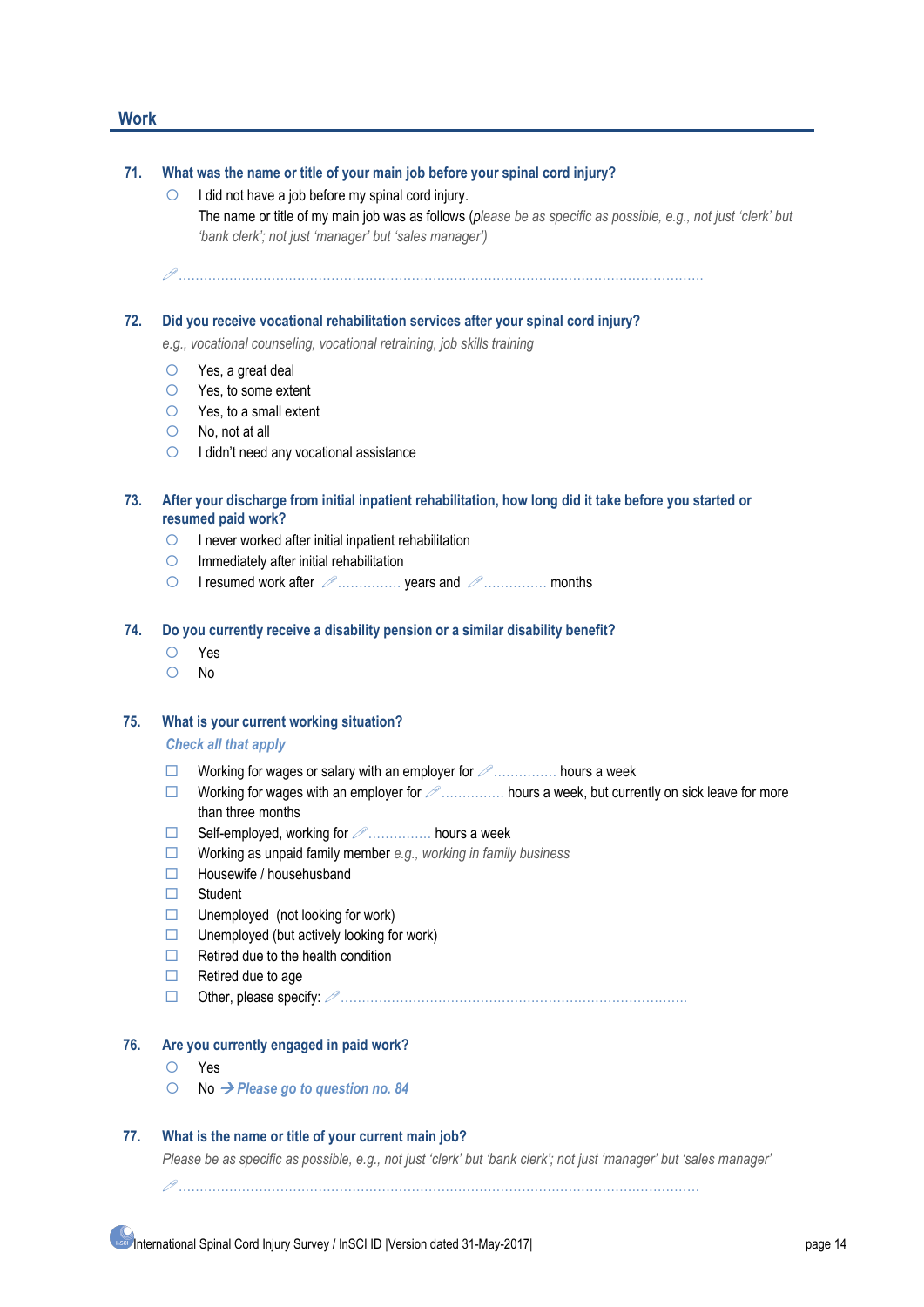**78. Do you want to work more, less or the same amount of hours as you currently do?**

- O More hours
- $O$  Less hours
- $O$  The same amount

|     |                                                                                                                                          | No problem | $\overline{2}$       |                   | 3                    | $\overline{4}$ | 5<br>Extreme<br>problem         |
|-----|------------------------------------------------------------------------------------------------------------------------------------------|------------|----------------------|-------------------|----------------------|----------------|---------------------------------|
| 79. | How much of a problem is getting<br>things done as required at work?                                                                     |            |                      |                   |                      |                |                                 |
| 80. | How much of a problem do you<br>have in accessing your<br>workplace?<br>e.g., access to the building, your<br>office or toilets          |            |                      |                   |                      |                |                                 |
|     |                                                                                                                                          | Completely | To a large<br>extent | To some<br>extent | To a small<br>extent | Not at all     | I do not<br>have such<br>a need |
| 81. | Do you have the assistive devices<br>that you need for work?<br>e.g., assistive computer devices,<br>adjustable desks or arm/hand braces |            |                      |                   |                      |                |                                 |

The following two questions refer to your present occupation. For each of the following statements, please indicate whether you strongly agree, agree, disagree or strongly disagree.

|     |                                                                                                                                | Strongly agree | Agree | Disagree | Strongly disagree |
|-----|--------------------------------------------------------------------------------------------------------------------------------|----------------|-------|----------|-------------------|
| 82. | I receive the recognition I<br>deserve for my work.                                                                            |                |       |          |                   |
| 83. | <b>Considering all my efforts and</b><br>achievements, my salary<br>is adequate.<br>$\rightarrow$ Please go to question no. 87 |                |       |          |                   |

### **84. Would you like to have paid work?**

Yes

*or prosthetics*

O No

### **85. Do you feel able to perform paid work?**

- $\circ$  Yes, for 1 11 hours a week
- $\circ$  Yes, for 12 20 hours a week
- Yes, for more than 20 hours a week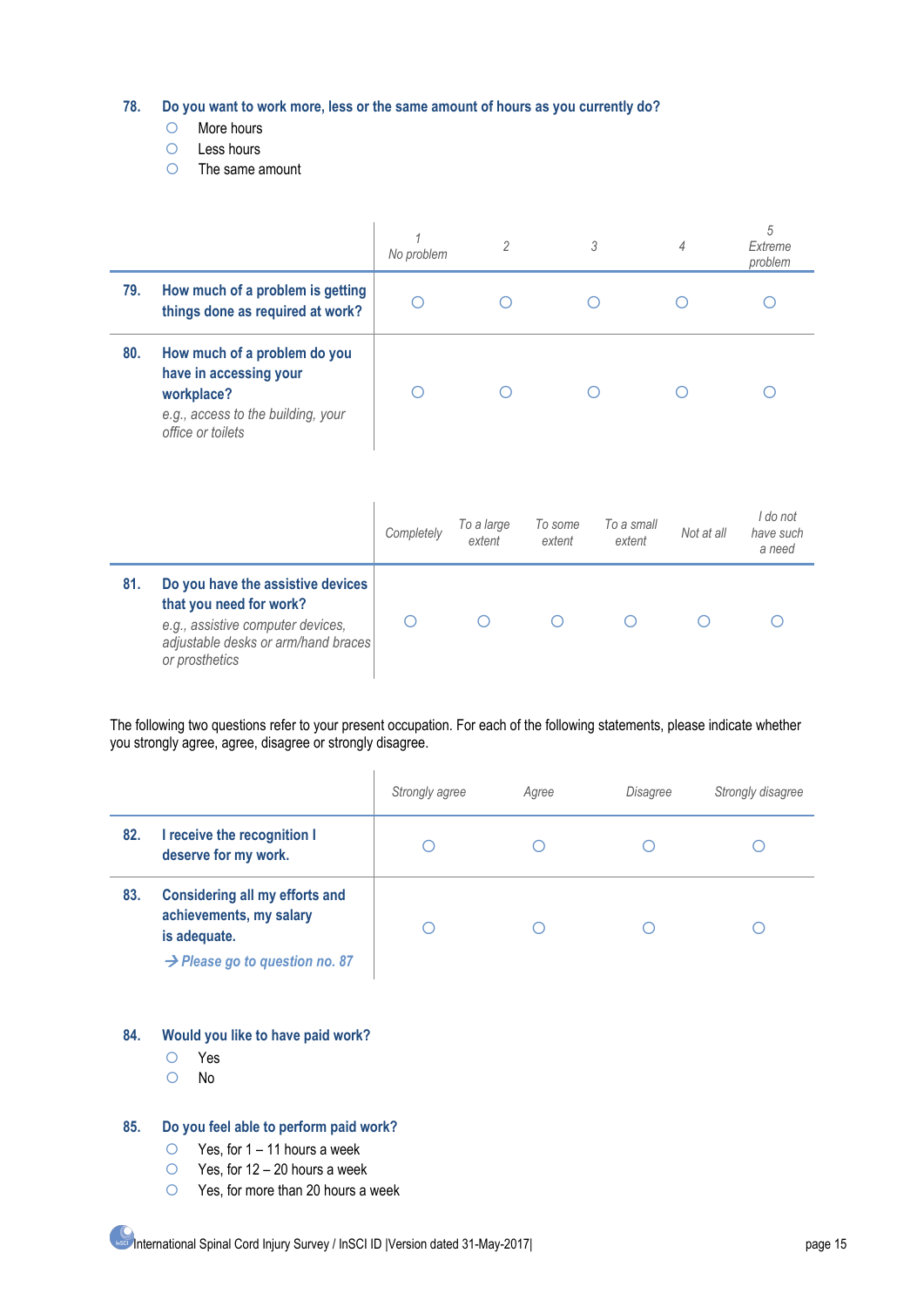No, not at all

#### **86. What are the reasons you are not currently working?**

*Check all that apply*

- $\Box$  Health condition or disability
- $\Box$  Still engaged in educational or vocational training
- $\Box$  Personal family responsibilities
- $\Box$  Could not find suitable work
- $\Box$  Do not know how or where to seek work
- $\Box$  Do not have the financial need
- $\Box$  Parents or spouse did not let me work
- $\Box$  Insufficient transportation services
- Lack of accessibility to potential workplaces *e.g., access to the building, your office or toilets*
- $\Box$  Lack of assistive devices
- Fear of losing disability benefits *e.g., pension payments, health insurance coverage*
- $\Box$  I do not want to work
- Other, please specify: ……………………………………………………………………………..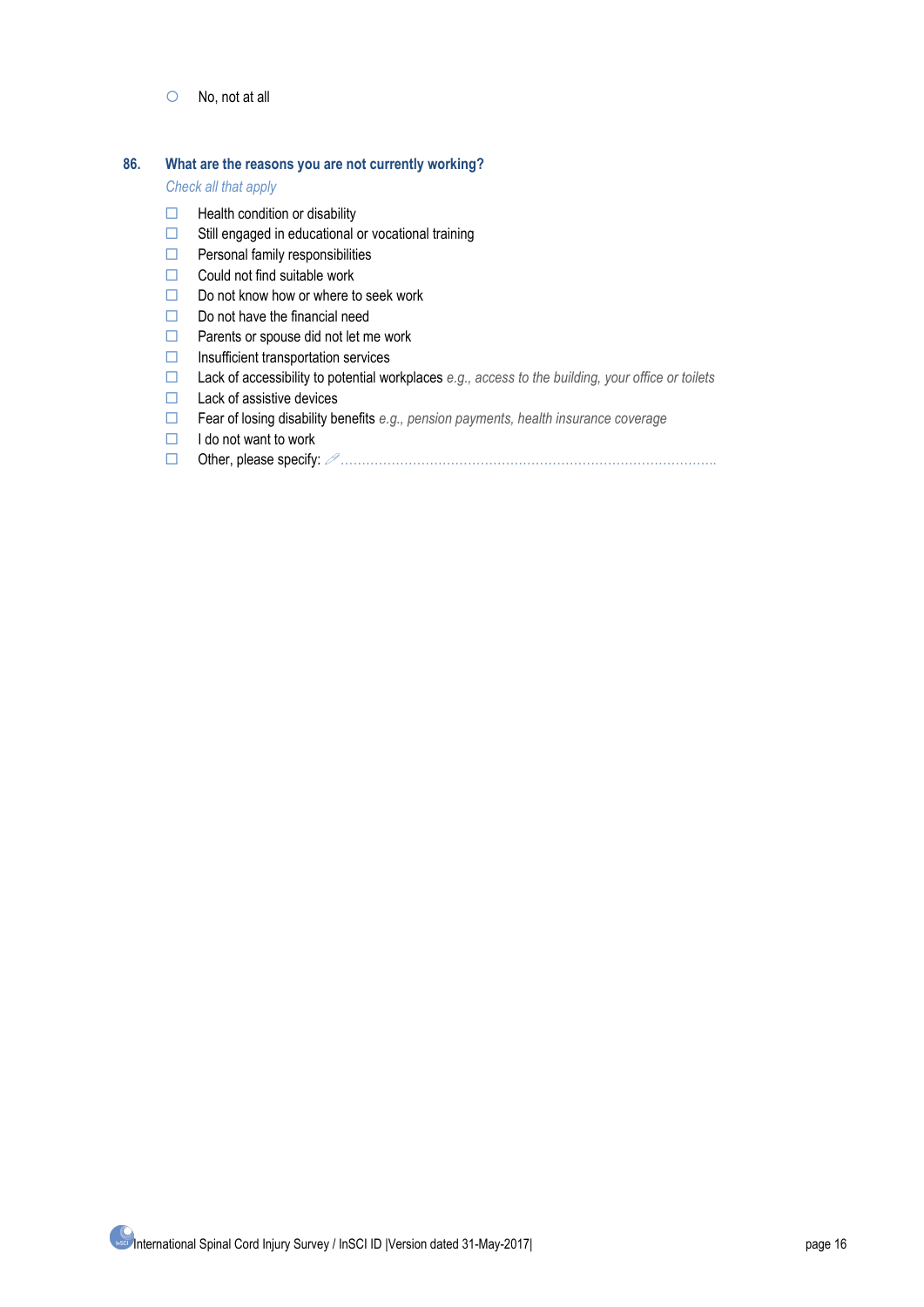### **Environmental factors**

In daily life, we are exposed to various external influences or environmental factors. These can make daily life easier or more difficult. Thinking about the last 4 weeks, please rate how much these environmental factors have influenced your participation in society.

|     |                                                                                                                                                                           | Not<br>applicable | <b>No</b><br>influence | Made my<br>life a little<br>harder | Made my<br>life a lot<br>harder |
|-----|---------------------------------------------------------------------------------------------------------------------------------------------------------------------------|-------------------|------------------------|------------------------------------|---------------------------------|
| 87. | Missing or insufficient accessibility of public<br>places<br>e.g., inaccessible public buildings, parks                                                                   | $\bigcirc$        | $\circ$                | O                                  | Ο                               |
| 88. | Missing or insufficient accessibility to the homes<br>of friends and relatives                                                                                            | O                 | $\circ$                | O                                  | О                               |
| 89. | Unfavorable climatic conditions<br>e.g., weather, season, temperature, humidity                                                                                           | O                 | O                      | O                                  | Ο                               |
| 90. | Negative societal attitudes toward persons with<br>disability<br>e.g., prejudice, stigma, ignorance                                                                       | O                 | $\circ$                | O                                  | $\circ$                         |
| 91. | Negative attitudes of your family and relatives with<br>regards to your disability<br>e.g., prejudice, lack of support, overprotective behavior                           | ∩                 | O                      | Ο                                  | Ω                               |
| 92. | Negative attitudes of your friends with regards to<br>your disability<br>e.g., prejudice, lack of support, overprotective behavior                                        | $\bigcirc$        | O                      | O                                  | Ω                               |
| 93. | <b>Negative attitudes of neighbors, acquaintances</b><br>and work colleagues with regards to your disability<br>e.g., prejudice, lack of support, overprotective behavior | ◯                 | $\circ$                | O                                  | $\circ$                         |
| 94. | Lack of or insufficient adapted assistive<br>technology for moving around over short<br>distances<br>e.g., stair lift, walking aids or wheelchair                         | O                 | O                      | Ω                                  | Ο                               |
| 95. | Lack of or inadequate adapted means of<br>transportation for long distances<br>e.g., lack of adapted car or hard to use public<br>transportation                          | Ω                 | O                      | O                                  | Ο                               |
| 96. | Lack of or insufficient nursing care and support<br>services<br>e.g., home health care or personal assistance                                                             | $\bigcirc$        | O                      | Ω                                  |                                 |
| 97. | Lack of or insufficient medication and medical aids<br>and supplies<br>e.g., catheters, disinfectants, splints, pillows                                                   | O                 | $\circ$                | Ω                                  | ∩                               |
| 98. | <b>Problematic financial situation</b><br>e.g., shortage of money                                                                                                         | O                 | $\circ$                | O                                  | O                               |
| 99. | Lack of or insufficient communication devices<br>e.g., lack of or insufficient writing devices, computer,<br>telephone, mouse                                             | O                 | $\circ$                | Ο                                  | Ω                               |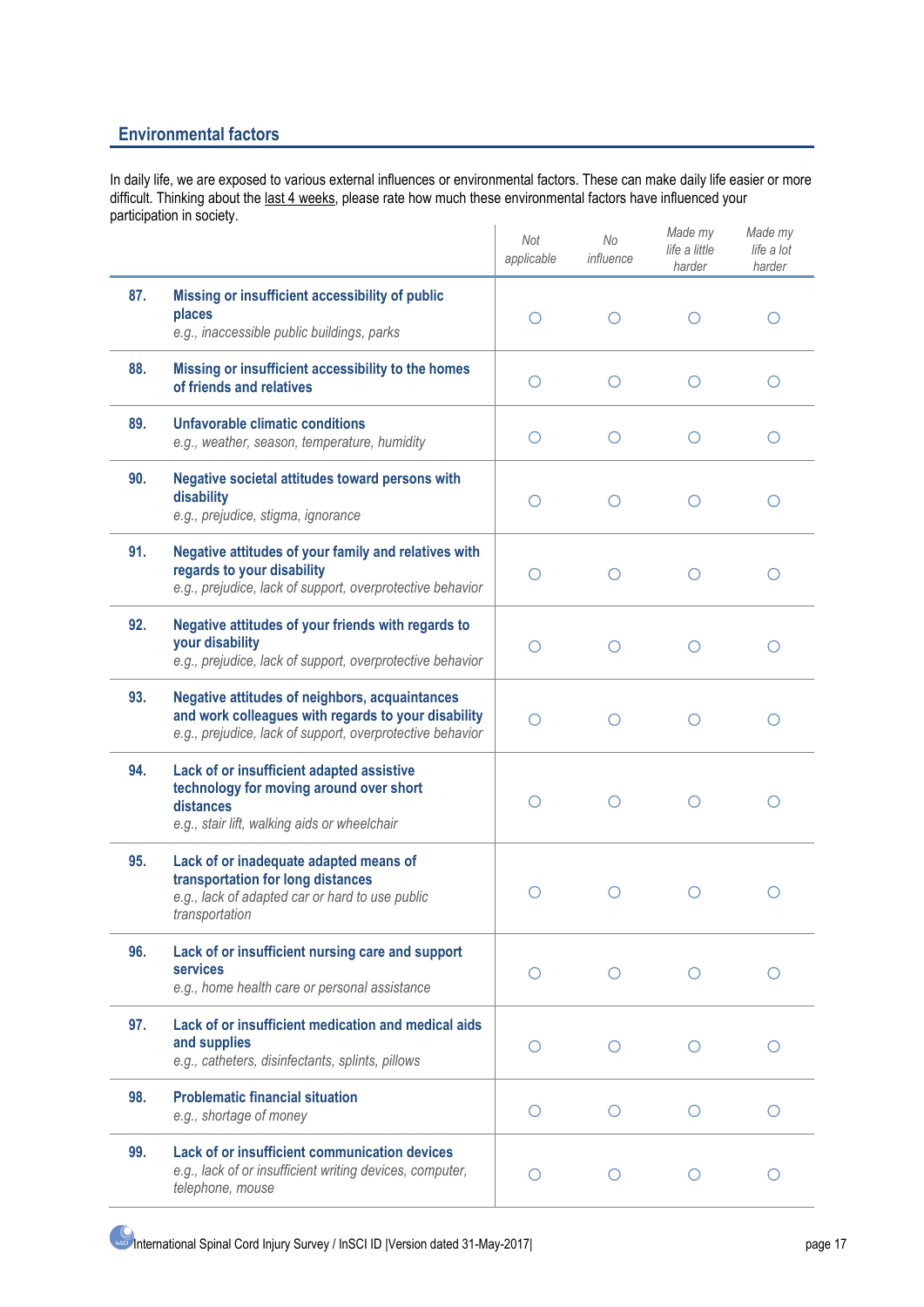**100. Lack of or insufficient state services** *e.g., disability insurance or other benefits*

| $\bigcirc$ | $\circ$ | $\circ$ | $\circ$ |
|------------|---------|---------|---------|
|            |         |         |         |

### **Health care services**

### **101. Who were the health care providers you visited in the community or hospital, or who visited you in your home, in the last 12 months?**

*Check all that apply*

- $\Box$  Primary care physician / general practitioner
- $\Box$  Rehabilitation physician / spinal cord injury physician
- Other specialist physician (*e.g., surgeon, gynaecologist, psychiatrist, ophthalmologist)*
- $\Box$  Nurse or midwife
- $\Box$  Dentist
- $\Box$  Physiotherapist
- $\Box$  Chiropractor
- $\Box$  Occupational therapist
- □ Social Worker
- □ Psychologist
- $\Box$  Dietitian
- Alternative medicine practitioner *e.g., naturopath, acupuncturist*
- $\Box$  Pharmacist
- $\Box$  Home health care worker
- Others, please specify: ………………………………………………………………
- $\Box$  I did not visit any health care provider in the last 12 months

### **102. Over the last 12 months, how many times were you a patient in a hospital, rehabilitation facility or another care facility for at least one night?**

…………… *(times)*

|      | For your last visit to a health care<br>provider, how would you rate the<br>following: | Very good | Good | Neither good<br>nor bad | Bad | Very bad |
|------|----------------------------------------------------------------------------------------|-----------|------|-------------------------|-----|----------|
| 103. | your experience of being treated<br>respectfully?                                      | O         |      |                         |     |          |
| 104. | how clearly health care providers<br>explained things to you?                          |           |      |                         |     |          |
| 105. | your experience of being involved<br>in making decisions for your<br>treatment?        |           |      |                         |     |          |

### **106. In the last 12 months, have you needed health care but did not get it?**

- $O$  No
- Yes. Which reasons best explain why you did not get the health care you needed?

### *Check all that apply*

- $\Box$  Could not afford the cost of the visit
- $\Box$  There was no service
- $\Box$  No transport available
- $\Box$  Could not afford the cost of transport

### International Spinal Cord Injury Survey / InSCI ID |Version dated 31-May-2017| page 18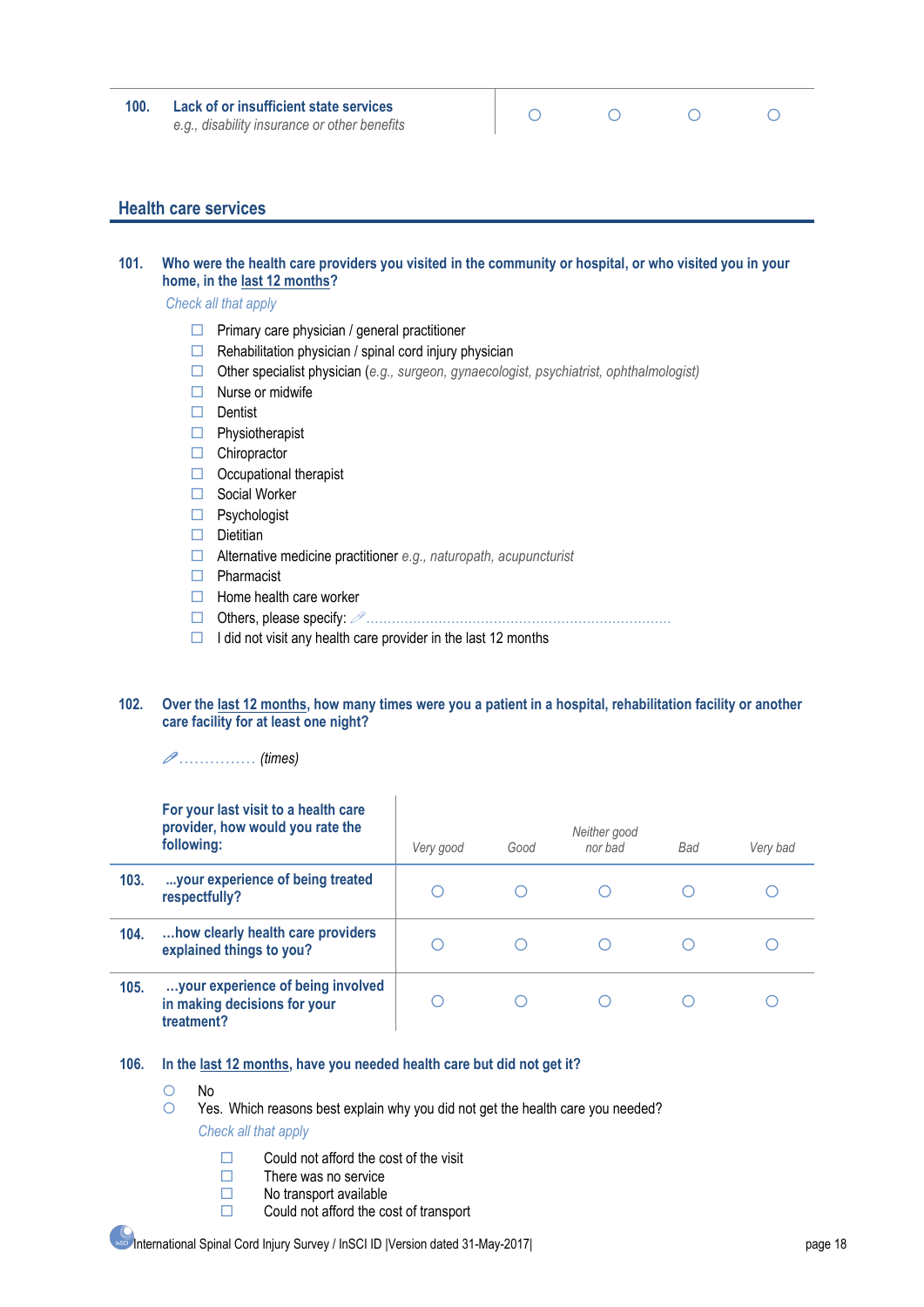- $\square$  You were previously badly treated<br> $\square$  Could not take time off work or had
- Could not take time off work or had other commitments<br>  $\square$  The health care provider's drugs or equipment were inar-
- $\Box$  The health care provider's drugs or equipment were inadequate  $\Box$  The health care provider's skills were inadequate
- $\Box$  The health care provider's skills were inadequate  $\Box$  You did not know where to go
- $\square$  You did not know where to go You tried but were denied heal
	- You tried but were denied health care
- $\square$  You thought you were not sick enough<br> $\square$  Other. please specify:  $\emptyset$ ..................
	- Other, please specify: ………………………………………………………………………….

|      |                                                                                                 | Very satisfied | Satisfied | Neither<br>satisfied nor<br>dissatisfied | Dissatisfied | Verv<br>dissatisfied |
|------|-------------------------------------------------------------------------------------------------|----------------|-----------|------------------------------------------|--------------|----------------------|
| 107. | In general, how satisfied are you<br>with how the health care services<br>are run in your area? |                |           |                                          |              |                      |

### **Personal factors**

The following questions are about how you see yourself.

|      |                                                                                                                                                                              | Not at all |                |            |                | Completely |
|------|------------------------------------------------------------------------------------------------------------------------------------------------------------------------------|------------|----------------|------------|----------------|------------|
|      |                                                                                                                                                                              | 1          | $\overline{2}$ | 3          | $\overline{4}$ | 5          |
| 108. | How confident are you that you can<br>find the means and ways to get what<br>you want if someone opposes you?                                                                | ∩          | ∩              | ∩          |                |            |
| 109. | How confident are you that you<br>could deal efficiently with<br>unexpected events?                                                                                          |            | ∩              | ∩          |                |            |
| 110. | How confident are you that you can<br>maintain contact with people who<br>are important to you?                                                                              | ∩          | ∩              | ∩          | ∩              | ∩          |
| 111. | How confident are you that you can<br>maintain good health?                                                                                                                  | $\bigcirc$ | $\circ$        | $\bigcirc$ | Ο              | Ω          |
| 112. | Do you think that living with your<br>spinal cord injury has made you a<br>stronger person?                                                                                  | Ω          | O              | ◯          | Ω              | ∩          |
| 113. | Do you worry about what might<br>happen to you in the future?<br>e.g., thinking about not being able to<br>look after yourself, or being a burden to<br>others in the future | ∩          | ∩              | ∩          | ◯              | ◯          |
| 114. | Do you feel that you will be able to<br>achieve your dreams, hopes, and<br>wishes?                                                                                           | ∩          | ∩              | ∩          | ∩              | ∩          |
| 115. | Do you get to make the big<br>decisions in your life?<br>e.g., deciding where to live, or who to<br>live with, how to spend your money                                       | ∩          | ∩              |            |                |            |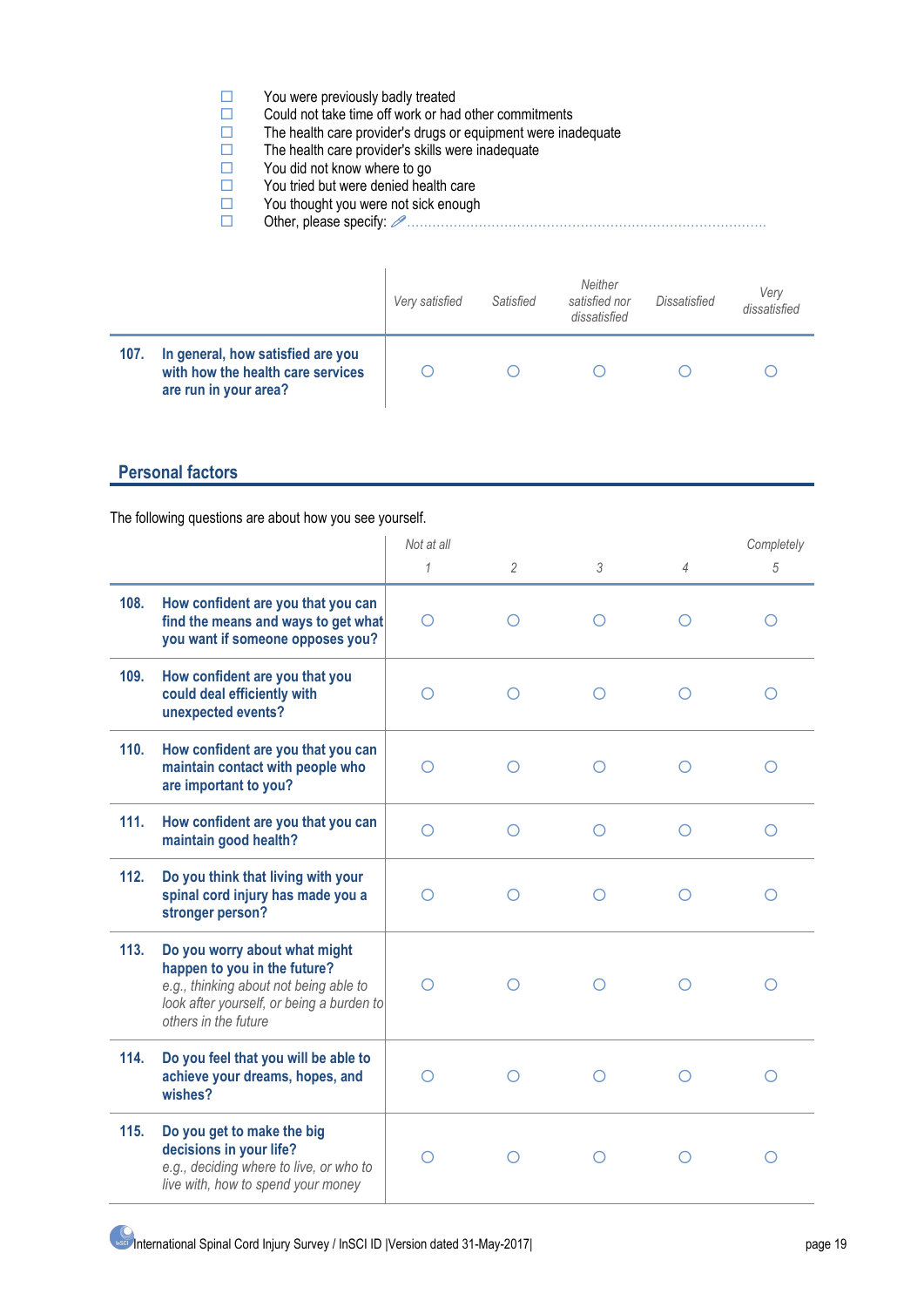| 116. | Do you feel included when you are<br>with other people?                                                                                                                                                   |  |  |  |
|------|-----------------------------------------------------------------------------------------------------------------------------------------------------------------------------------------------------------|--|--|--|
| 117. | In the last 12 months, have you experienced any major adverse life event?<br>e.g., a serious health condition or accident, a serious conflict with other persons, divorce or death of a loved one.<br>No. |  |  |  |

### **Quality of life and general health**

The next questions are about how you rate your quality of life over the last 14 days. Please keep in mind your standards, hopes, pleasures and concerns.

|      | In the last 14 days                         | Very poor | Poor | Neither poor<br>nor good | Good | Very good |
|------|---------------------------------------------|-----------|------|--------------------------|------|-----------|
| 118. | How would you rate your quality<br>of life? |           |      |                          |      |           |

|      | In the last 14 days                                                                    | Very<br>dissatisfied | Dissatisfied | Neither<br>satisfied nor<br>dissatisfied | Satisfied | Very satisfied |
|------|----------------------------------------------------------------------------------------|----------------------|--------------|------------------------------------------|-----------|----------------|
| 119. | How satisfied are you with your<br>health?                                             |                      |              |                                          |           |                |
| 120. | How satisfied are you with your<br>ability to perform your daily<br>living activities? |                      |              |                                          |           |                |
| 121. | How satisfied are you with<br>yourself?                                                |                      |              |                                          |           |                |
| 122. | How satisfied are you with your<br>personal relationships?                             |                      |              |                                          |           |                |
| 123. | How satisfied are you with your<br>living conditions?                                  |                      |              |                                          |           |                |

### **124. In general, would you say your health is:**

- Excellent
- Very good
- Good
- $O$  Fair
- O Poor

### **125. Compared to one year ago, how would you rate your health in general now?**

- $O$  Much better
- O Somewhat better
- About the same
- $O$  Somewhat worse
- O Much worse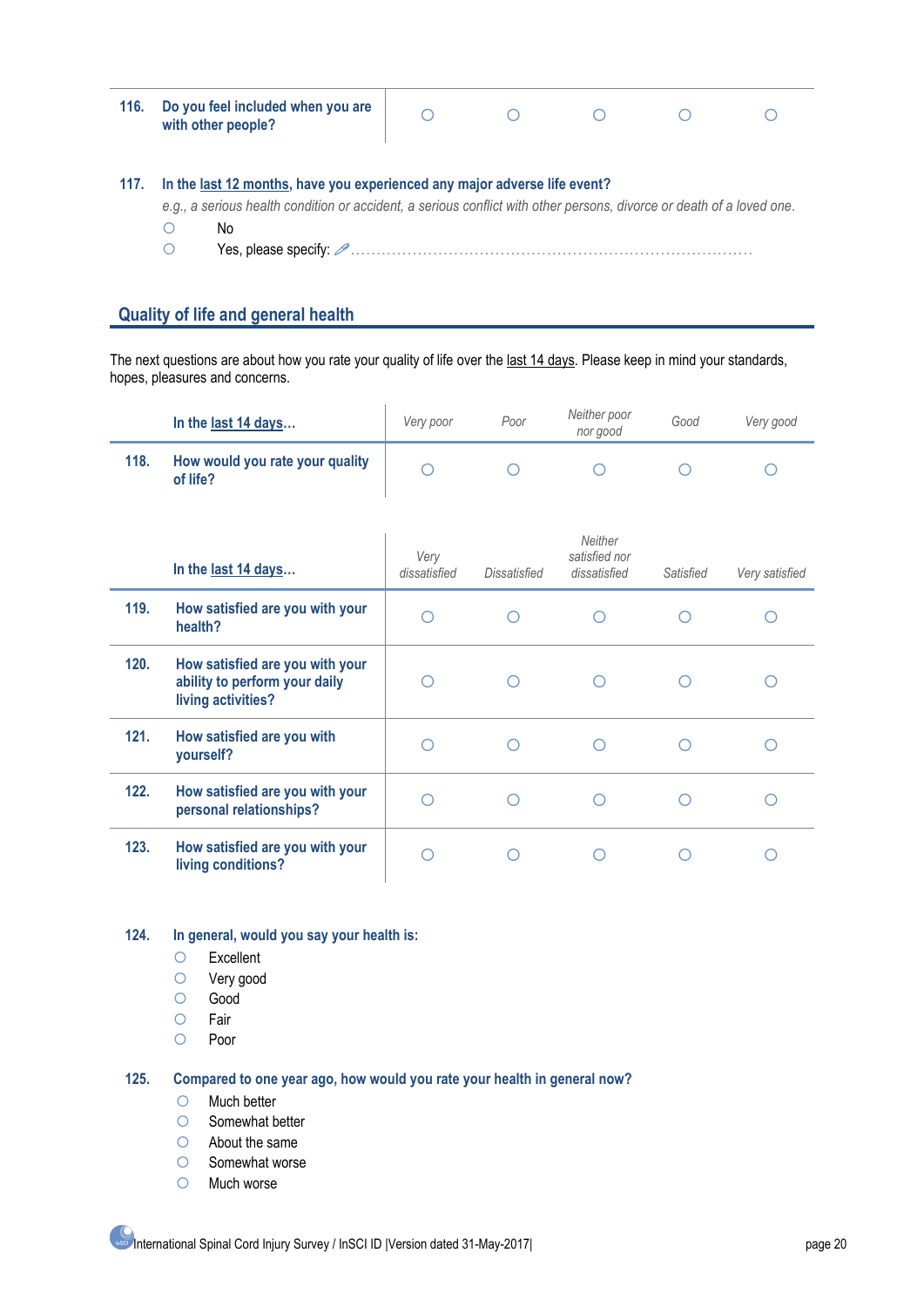# **We thank you very much for participating in the InSCI survey! You have now completed the questions for all countries.**

# **The following questions are specifically for people living in Australia - Please continue or take a break before completing last part of survey.**

### **Access to spinal cord injury services**

### **126. Which state do you live in?**

- Australian Capital Territory
- O New South Wales
- O Northern Territory
- Queensland
- O South Australia
- Tasmania
- Victoria
- Western Australia

### **127. Where do you live?**

- $\circ$  Capital city
- $\circ$  Other metropolitan centres (urban centre population  $> 100,000$ )
- Large rural centres (urban centre population 25,000-99,999)
- Small rural centres (urban centre population 10,000-24,999)
- $\circ$  Other rural areas (urban centre population < 10,000)
- $\circ$  Remote areas (urban centre population < 5,000)

### **128. Who is your main contact for spinal cord injury specific problems?**

- General practitioner
- Local specialist (e.g. rehabilitation physician, urologist, neurologist)
- $\circ$  Spinal specialist working in a specialist spinal cord injury service/unit
- Others, namely: ………………………………………………………..………

### **129. How satisfied are you with the services provided by your General Practitioner?**

- Very satisfied
- $O$  Satisfied
- $\bigcirc$  Neither satisfied nor dissatisfied
- $O$  Dissatisfied
- Very dissatisfied
- $\bigcirc$  I don't use this service

### **130. How satisfied are you with the services provided by your local general hospital/s?**

- $\circ$  Very satisfied
	- O Satisfied

International Spinal Cord Injury Survey / InSCI ID |Version dated 31-May-2017| page 21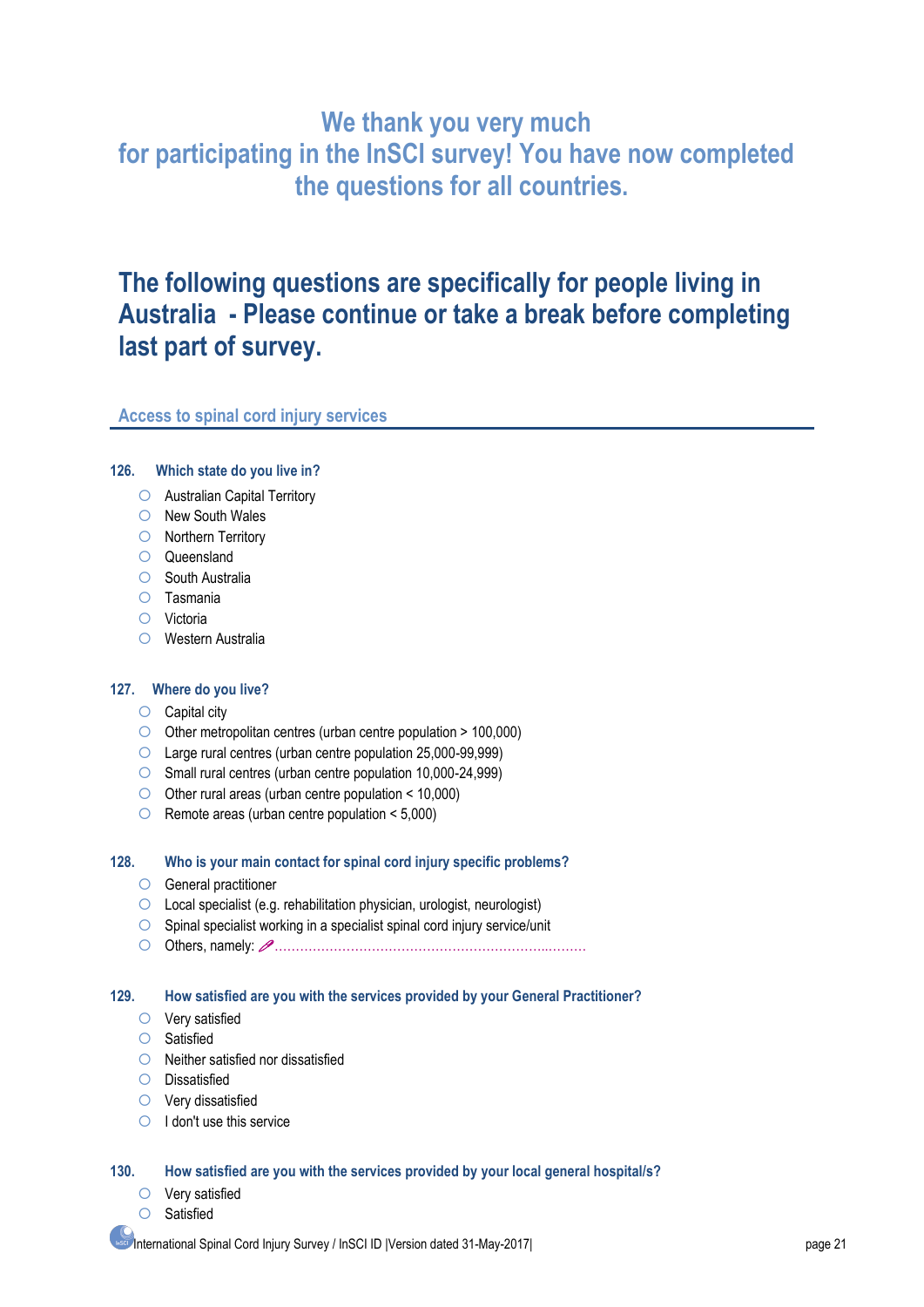- $\bigcirc$  Neither satisfied nor dissatisfied
- O Dissatisfied
- Very dissatisfied
- $\bigcirc$  I don't use this service

#### **131. How satisfied are you with the services provided by the Spinal Cord Injury Unit/Service/s in your state?**

- Very satisfied
- $\circ$  Satisfied
- $\bigcirc$  Neither satisfied nor dissatisfied
- O Dissatisfied
- Very disatisfied
- $\bigcirc$  I don't use this service

### **Other factors impacting on functioning**

**132. Compared to one year ago, how would you rate your function and independence?** 

- $O$  Much better
- $\bigcirc$  Somewhat better
- About the same
- Somewhat worse
- $O$  Much worse

#### **133. Have you had any pain during the last seven days including today?**

#### No (go to Question 144)

□ Yes If yes, please answer the following questions about the extent to which pain interferes with your life and how it is being managed:

### **134. How would you describe your pain?**

#### *Check all that apply*

- $\circ$  I experience pain that is hot or burning, cold or freezing, pins and needles, tingling, electric shock-like or similar in quality.
- $\circ$  I experience pain that is dull, aching, cramping or tender in muscles in an area or normal sensation.
- The pain only occurs in an area of the body in which I have no feeling on the skin overlying that area.
- $\circ$  The skin over the area of pain is abnormally sensitive to touch and without any surgical scars, ulcers or breaks in the skin.
- $\circ$  The pain is usually unchanged with movement of the painful area.
- $\circ$  The pain is made worse by certain movements, postures or activities.
- $\circ$  I experience pain all the time without any breaks when I am awake (although it may vary in intensity during different times).

#### **135. In general, how much has pain interfered with your day-to-day activities in the last week?**

| No Interference |  |          |   |   |                        |   | Extreme<br>interference |
|-----------------|--|----------|---|---|------------------------|---|-------------------------|
|                 |  | $^{(+)}$ | 0 |   | $\left( \quad \right)$ |   |                         |
|                 |  | $\Delta$ | b | b |                        | × | 10                      |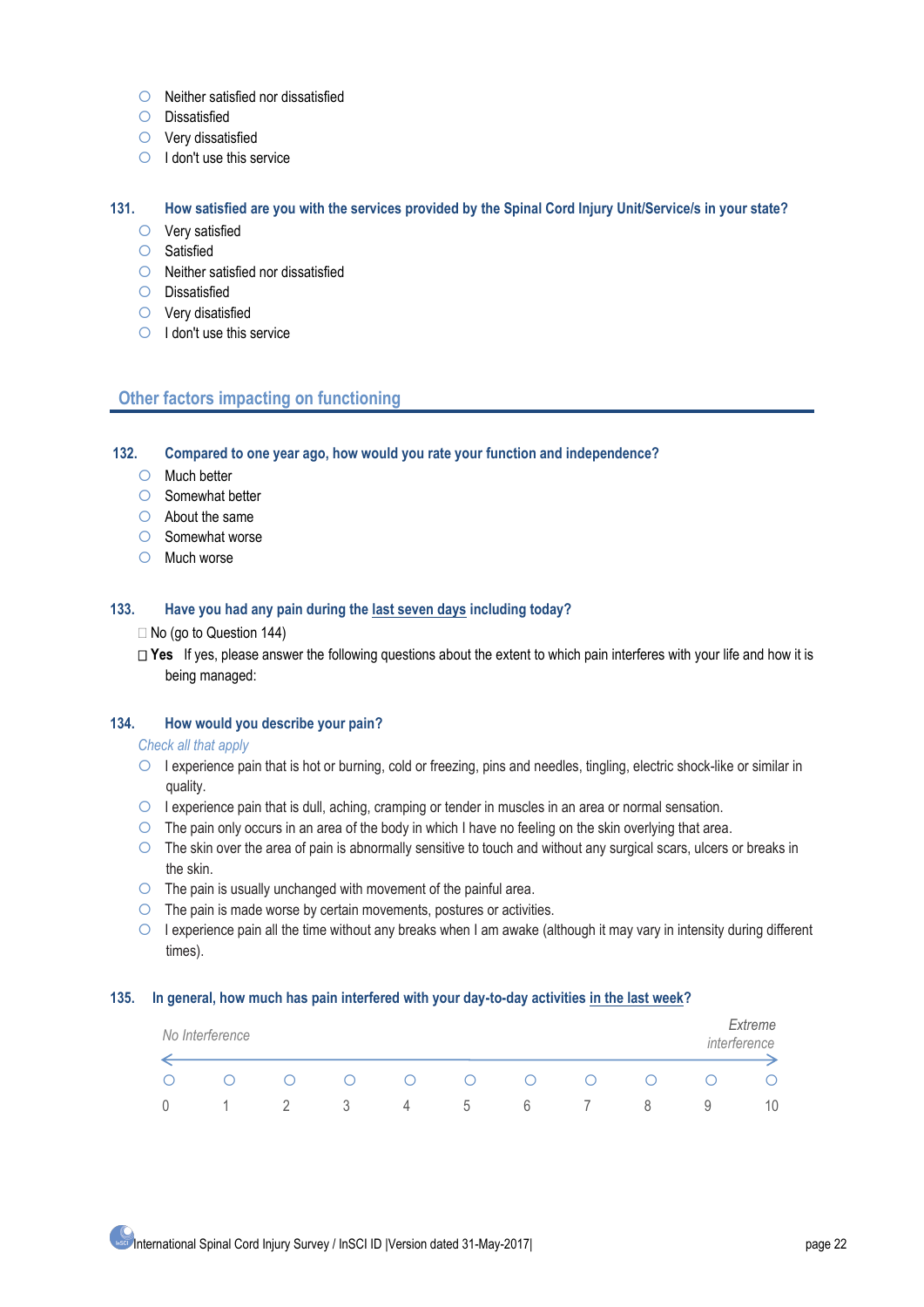### **136. In general, how much has pain interfered with your overall mood in the last week?**

| No Interference |     |                        |                        |          |                        |   |   | Extreme<br>interference |
|-----------------|-----|------------------------|------------------------|----------|------------------------|---|---|-------------------------|
|                 | ( ) | $\left( \quad \right)$ | $\left( \quad \right)$ | $^{(+)}$ | $\left( \quad \right)$ | 0 |   |                         |
|                 | ≺   | $\overline{a}$         | <sub>5</sub>           | b        |                        | ŏ | ч | 10                      |

### **137. In general, how much has pain interfered with your ability to get a good night's sleep in the last week?**

| No Interference |         |          |                        |                        |                        |     |   | Extreme<br>interference |
|-----------------|---------|----------|------------------------|------------------------|------------------------|-----|---|-------------------------|
|                 | $\Box$  | $^{(+)}$ | $\left( \quad \right)$ | $\left( \quad \right)$ | $\left( \quad \right)$ | ( ) |   |                         |
|                 | $\prec$ | 4        | <sub>5</sub>           | b                      |                        |     | ч | 10                      |

### **138. During the last 3 months, have you experienced shoulder pain lasting for more than one day?**

*Shoulder pain is defined as pain in or around the shoulder area.* 

- $\circ$  No (please go to Question 141)
- $\circ$  Yes, I have experienced pain in the right shoulder
- $\circ$  Yes, I have experienced pain in the left shoulder
- Yes, I have experienced pain in both shoulders

### **139. For how long have you experienced shoulder pain?**

- $\circ$  Less than 3 months
- $\bigcirc$  3 12 months
- $\circ$  1 5 years
- $\circ$  6 10 years
- $\circ$  11 15 years
- $\circ$  More than 15 years
- **140. Over the last 3 months, has your shoulder pain prevented you from doing things in your everyday life?**
	- O No
	- Yes, please specify: …………………………………………………………….………

### **141. Which of these treatments/strategies do you use to help manage your pain** *– select all that apply***?** *Check all that apply*

- 
- $\Box$  Take over the counter medicines (e.g. Paracetamol, Ibuprofen)
- $\Box$  Take prescribed nerve pain medications (e.g. Lyrica, Neurontin)
- Take prescribed opioid medications (e.g. Endone, Oxycodone, Fentanyl patch)
- $\Box$  Take non-prescribed medications (e.g. marijuana)
- $\square$  Use alcohol to dull the pain
- $\Box$  Attend physiotherapy
- Seek emotional or psychological support
- $\Box$  Attend peer support groups
- $\Box$  Keep physically active (e.g. walking, fitness programs, daily chores)
- $\Box$  Try to get enough sleep
- $\square$  Practice relaxation / meditation (e.g. mindfulness) techniques regularly
- $\Box$  Try to eat a healthy diet and keep to a healthy weight
- $\Box$  Attend manual therapies (e.g. massage, acupuncture, osteopathy, chiropractic)
- Receive other complementary therapies or treatments (e.g. homeopathy, naturopathy, Chinese herbalism)
- Others, namely: ………………………………………………………..………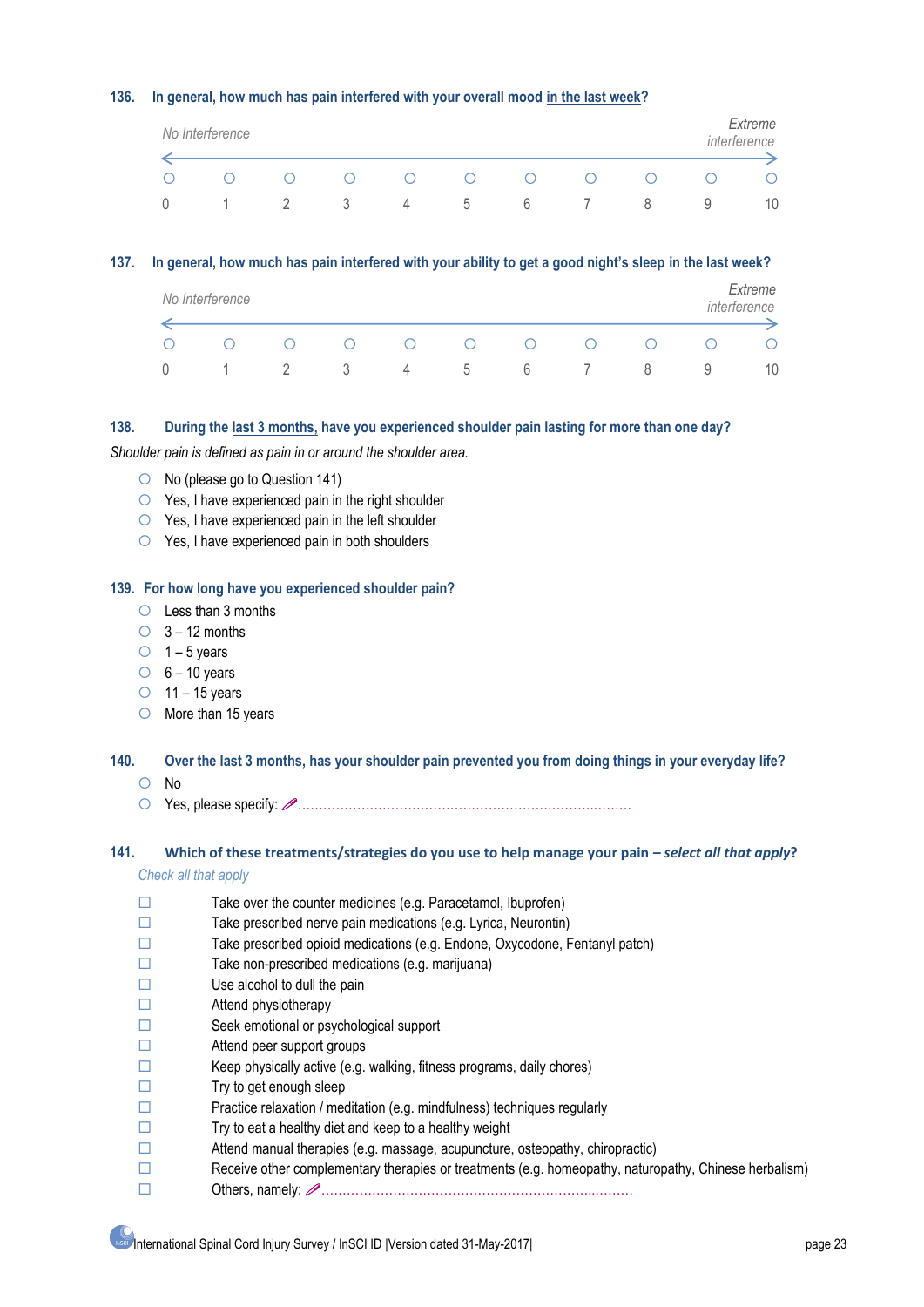### **142. Please rate how effective you find the treatments you use for managing your pain?**

| Ineffective |                        |                        |                        |        |                  |                        |                        |   | Extremely<br>effective |
|-------------|------------------------|------------------------|------------------------|--------|------------------|------------------------|------------------------|---|------------------------|
|             | $\left( \quad \right)$ | $\left( \quad \right)$ | $\left( \quad \right)$ | $\cup$ | $\left( \right)$ | $\left( \quad \right)$ | $\left( \quad \right)$ |   |                        |
|             |                        | - 3                    | 4                      | .5     | 6                |                        | ŏ                      | У | 10                     |

### **143. Where do you receive advice and help to manage your pain** *– select all that apply***?**

*Check all that apply* 

|   | <b>General Practitioner</b>                                                             |
|---|-----------------------------------------------------------------------------------------|
| Е | <b>Spinal Medical Specialist</b>                                                        |
| Е | Pain Specialist                                                                         |
| Е | Physical therapist (eg: physiotherapist, exercise physiologist, occupational therapist) |
| E | Psychologist / Counsellor                                                               |
| Е | Hospital (including Emergency Department)                                               |
| Г | Chronic Pain Clinic (which provides multi-disciplinary care)                            |
| O | Online Pain Management Courses (e.g. e-centre clinic)                                   |
| Г | Complementary therapist (e.g. acupuncturist, homeopath, naturopath, Chinese herbalist)  |
|   | Website (e.g. ACI Pain Management Network - SCI Pain pages)                             |
|   |                                                                                         |
|   |                                                                                         |

**The next four questions ask about the impact of fatigue on your functioning.** *Please choose a number for each statement from 1 to 7 that indicates your level of agreement with each statement, where 1 indicates "Strongly disagree" and 7 indicates "Strongly agree"*

|      | <b>Statement</b>                                                  | $\overline{1}$<br>Strongly<br>disagree | 2<br>Disagree | 3<br>Slightly<br>disagree | 4<br>Neither<br>agree nor<br>disagree | 5<br>Slightly<br>agree | 6<br>Agree | 7<br>Strongly<br>agree |
|------|-------------------------------------------------------------------|----------------------------------------|---------------|---------------------------|---------------------------------------|------------------------|------------|------------------------|
| 144. | I am easily fatigued.                                             | ∩                                      | ∩             | ∩                         | ∩                                     | ◯                      | ∩          |                        |
| 145. | <b>Fatigue interferes with my</b><br>physical functioning.        | ∩                                      | ∩             | ∩                         | ∩                                     | ∩                      | ∩          |                        |
| 146. | <b>Fatigue causes me frequent</b><br>problems.                    | ∩                                      | ∩             | ∩                         | ∩                                     | ◯                      | ∩          |                        |
| 147. | <b>Fatigue interferes with my</b><br>work, family or social life. | ∩                                      | ∩             | ∩                         | ∩                                     | ◯                      | ∩          |                        |

### **The next few questions ask about problems with skin breakdown that may affect your health, function and participation.**

**148. In the last 12 months, have you had an area of skin breakdown / ulcer / pressure injury?**

- $\circ$  No (please go to Question 153)
- Yes, I have experienced one pressure injury / ulcer
- Yes, I have experienced two or more pressure injuries / ulcers
- Yes, I have experienced skin breakdown, but it was not caused by pressure (eg. burn)
- Other, please specify: ………………………………………………………………………….

### **If Yes, please indicate the location of pressure ulcer/s over last 12 months**:

International Spinal Cord Injury Survey / InSCI ID |Version dated 31-May-2017| page 24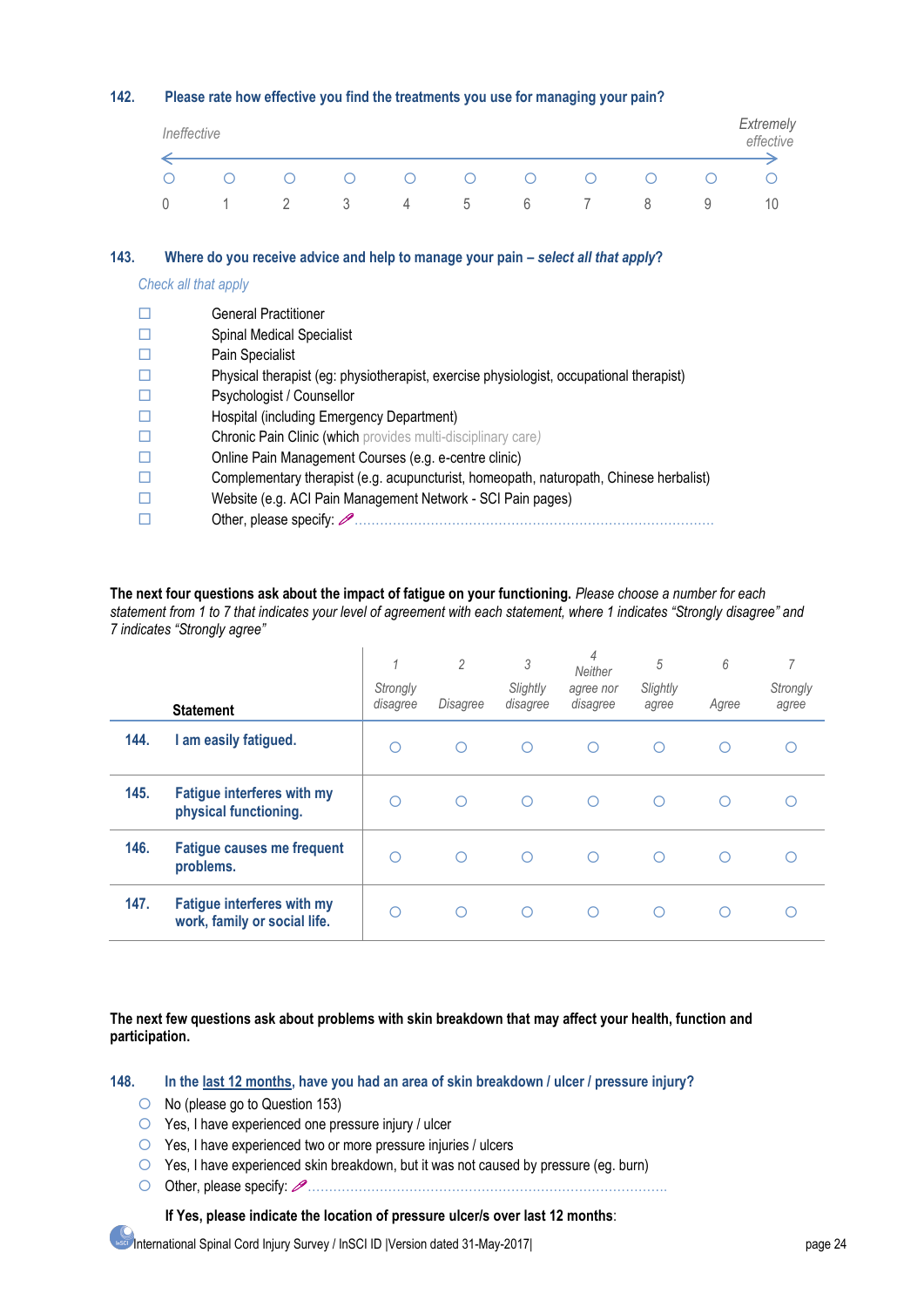Please fill in the following diagram *with one tick for each ulcer*:

|                                                                      | Right | Mid-line | Left |
|----------------------------------------------------------------------|-------|----------|------|
| Occiput (back of head)                                               |       |          |      |
| Scapula (shoulder blade)                                             |       |          |      |
| Elbow                                                                |       |          |      |
| <b>Ribs</b>                                                          |       |          |      |
| Spinous processes (bony<br>prominences over vertebra)                |       |          |      |
| Sacrum (triangular bone at<br>base of spine) & Coccyx<br>(tail bone) |       |          |      |
| Ischial tuberosity (buttock,<br>where we sit)                        |       |          |      |
| Trochanter (area over hip<br>joint when lying on side)               |       |          |      |
| Genitals                                                             |       |          |      |
| Knee                                                                 |       |          |      |
| Ankle over malleolus (bony<br>prominence)                            |       |          |      |
| Heel                                                                 |       |          |      |
| Other location                                                       |       |          |      |

### **149. How long did the area of skin breakdown / ulcer / pressure injury take to heal completely?**

- Less than 1 week
- $O$  1-4 weeks
- $\circ$  1-3 months
- 3-6months
- $\circ$  6-12 months
- $\circ$  More than 12 months

### **150. Did the skin breakdown / ulcer / pressure injury require an admission/s to hospital?**

- O No
- Yes, I spent …………days in hospital

### **If Yes, was the area of skin breakdown / ulcer treated surgically**

- O No
- Yes

### **151. Were you referred to a Spinal Plastics Service / Spinal Pressure Care Clinic based in your capital city?**

- O No
- Yes

### **152. Do you have a skin breakdown / ulcer / pressure injury that has never completely healed or that breaks down frequently?**

- O No
- Yes

### **153. What do you do when you discover you have a red mark, skin breakdown, ulcer or pressure injury on an area you sit on?**

### *Check all that apply*

- Maintain complete 24 hour per day lying in bed (I do **not** get up to go to the toilet or have a shower)
- $\Box$  Stay in bed (but I do get up to go to the toilet and have a shower)
- $\Box$  Reduce time sitting
- □ Seek advice from an Occupational Therapist or Seating Therapist

International Spinal Cord Injury Survey / InSCI ID |Version dated 31-May-2017| page 25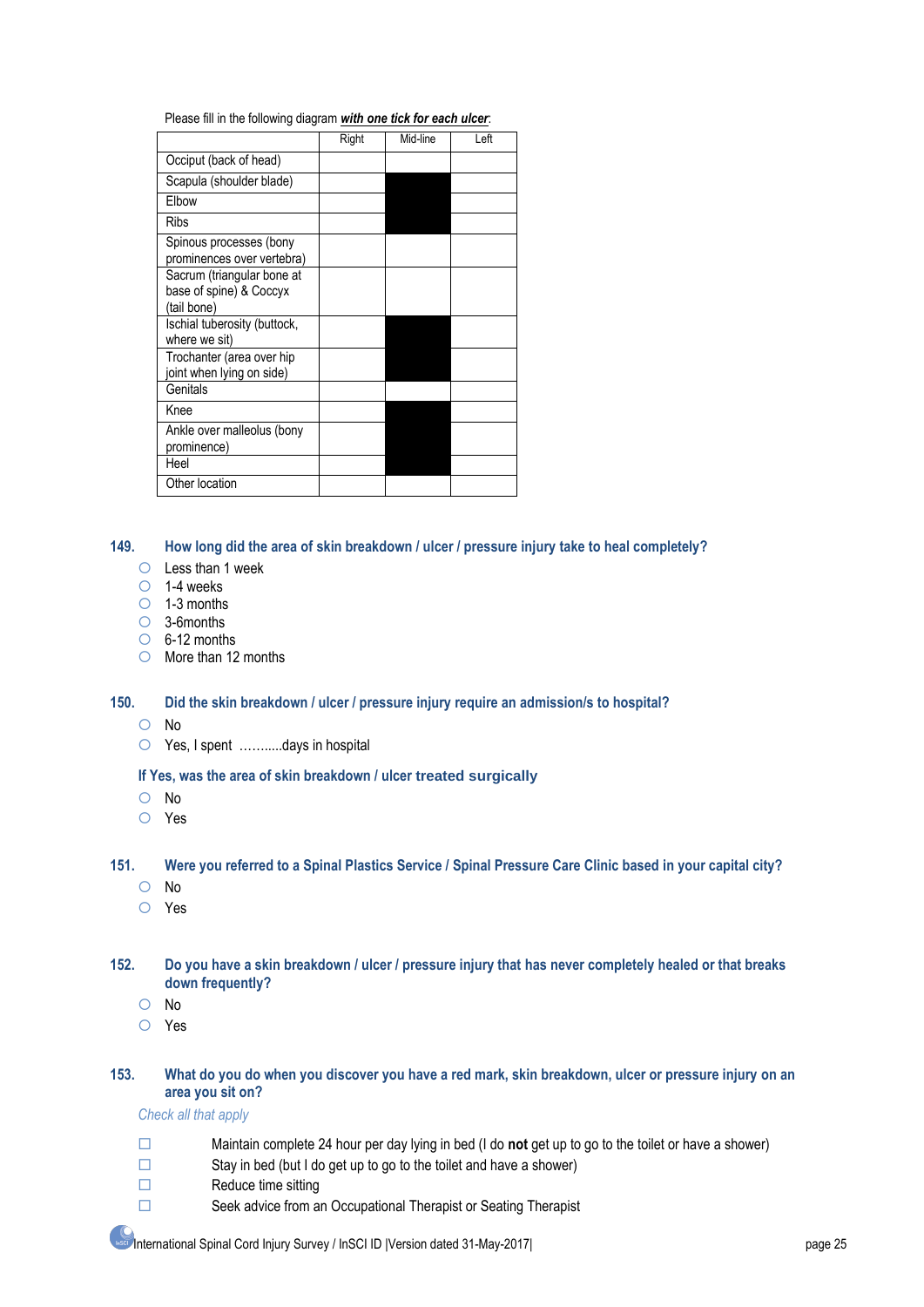| $\pm$        | Contact local medical or nursing services                                                   |
|--------------|---------------------------------------------------------------------------------------------|
| $\mathbf{L}$ | Contact the Spinal Unit or Spinal Plastics Service / Spinal Pressure Care Clinic for advice |
| $\pm$        | I am able to increase the amount of care I receive                                          |
| $\pm$        | I am able to upgrade my equipment if required (e.g. mattress, wheelchair cushion, commode)  |
| $\mathbf{1}$ |                                                                                             |

**154. Please name any barriers (up to five) that make it difficult to heal a skin breakdown, ulcer or pressure injury:**

| $\Box$ No barriers experienced |
|--------------------------------|
|                                |
|                                |
|                                |
|                                |
|                                |

### **Physical Activity**

This section is about your current level of physical activity and exercise. Please remember there are no right or wrong answers. We simply need to assess your current level of activity.

**155. During the past 7 days, how many days did you** *walk***,** *wheel, (hand) cycle* **ou***tside* **your home** *other than specifically for exercise***.** For example, getting to work or class, walking the dog, shopping, or other errands?

days per week [score options:  $0 - 7$ ] *If 0 days*  $\rightarrow$  *Go to question 156.* 

**On average, how many minutes per day did you spend walking, wheeling or (hand) cycling outside your home?**

minutes per day.

**156. During the past 7 days, how many days did you engage in** *light sport or recreational activities* **such as bowling, golf with a cart, hunting or fishing, darts, billiards or pool, therapeutic exercise (physical or occupational therapy, stretching, use of a standing frame) or other similar activities?**  Note: Light sport or recreational activities require very light physical effort; these activities make you feel like you are

working a little bit, but you can keep doing them for a long time without getting tired.

days per week [score options:  $0 - 7$ ] *If 0 days*  $\rightarrow$  *Go to question 157.* 

**On average, how many minutes per day did you spend in these** *light sport or recreational* **activities?** minutes per day.

**157. During the past 7 days, how many days did you engage in moderate sport and recreational activities such as doubles tennis, softball, golf without a cart, ballroom dancing, wheeling or pushing for pleasure or other similar activities?** 

Note: Moderate sport and recreational activities require some physical effort; these activities make you feel like you are working somewhat hard, but you can keep doing them for a while without getting tired.

days per week [score options:  $0 - 7$ ] *If 0 days*  $\rightarrow$  *Go to question 158.* 

**On average, how many minutes per day did you spend in these moderate sport and recreational activities?**

minutes per day.

International Spinal Cord Injury Survey / InSCI ID |Version dated 31-May-2017| page 26 page 26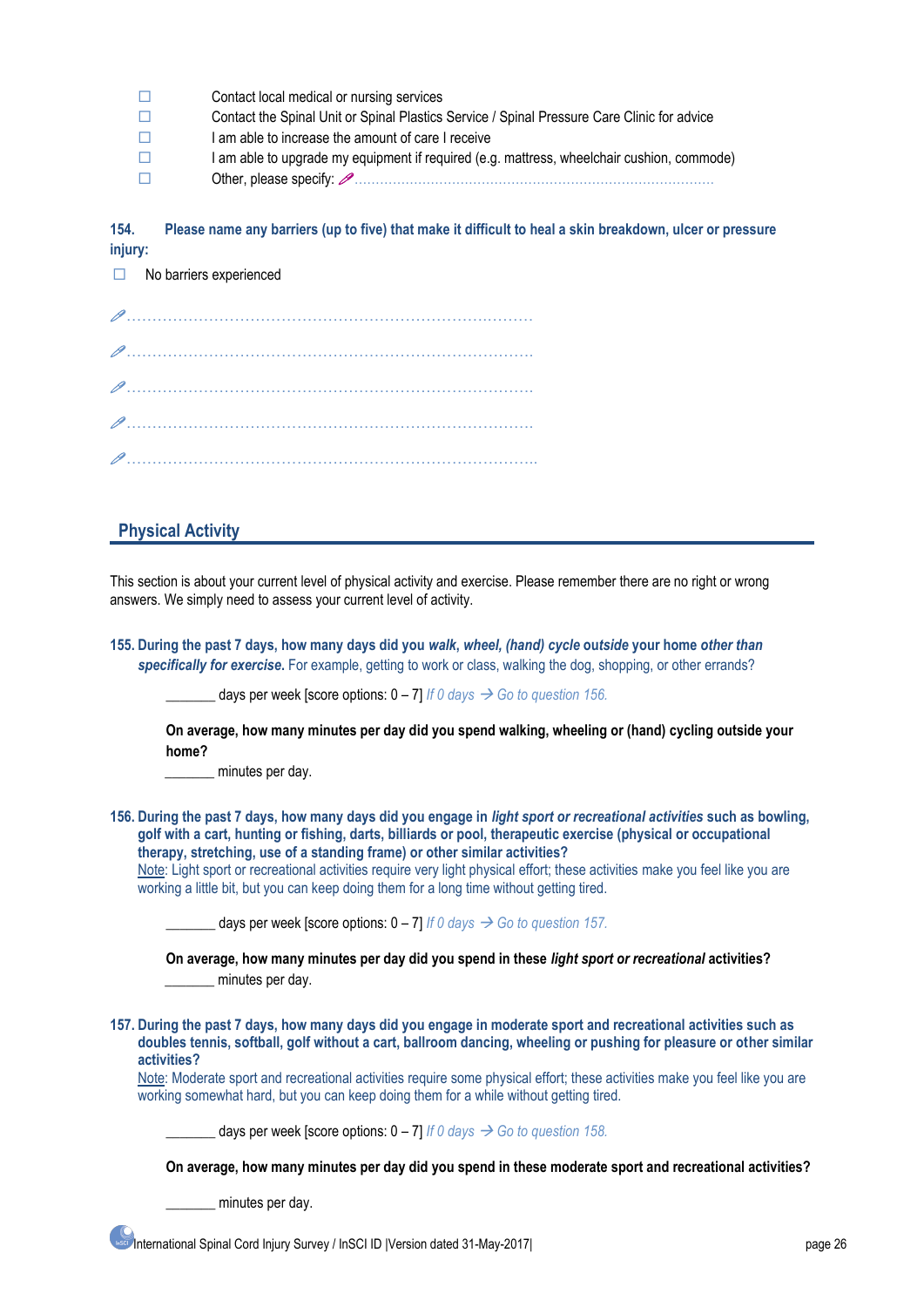| 158. During the past 7 days, how many days did you engage in strenuous sport and recreational activities such as            |
|-----------------------------------------------------------------------------------------------------------------------------|
| jogging, wheelchair racing (training), off-road pushing, swimming, aerobic dance, arm cranking, cycling (hand               |
| or leg), singles tennis, rugby, basketball, walking with crutches and braces, or other similar activities?                  |
| Note: Strenuous sport and recreational activities require a lot of physical effort; these activities make you feel like you |
| are working really hard, almost at your maximum. You cannot do these activities for very long without getting tired.        |
| These activities may be exhausting.                                                                                         |

days per week [score options:  $0 - 7$ ] *If 0 days*  $\rightarrow$  *Go to question 159.* 

**On average, how many minutes per day did you spend in these strenuous sport or recreational activities?**

\_\_\_\_\_\_\_ minutes per day.

**159. During the past 7 days, how many days did you do any exercise specifically to increase muscle strength and endurance, such as lifting weights, push-ups, pull-ups, dips, or wheelchair push-ups, etc?**

days per week [score options:  $0 - 7$ ] *If 0 days*  $\rightarrow$  *Go to question 160.* 

**On average, how many minutes per day did you spend in these** *exercises to increase muscle strength and endurance***?**

\_\_\_\_\_\_\_ minutes per day.

### **Society / Social integration**

**160. In my daily life I get very little chance to show how capable I am.**

- O Agree strongly
- Agree
- O Neither agree nor disagree
- O Disagree
- $\bigcirc$  Strongly disagree

### **161. I feel close to the people in my local area.**

- Agree strongly
- Agree
- O Neither agree nor disagree
- O Disagree
- $O$  Strongly disagree

### **162. When I hit a major problem at work or in attempting to return to work, I have co-operative co-workers or supervisors that help me overcome it.**

- Agree strongly
- Agree
- Neither agree nor disagree
- O Disagree
- $\bigcirc$  Strongly disagree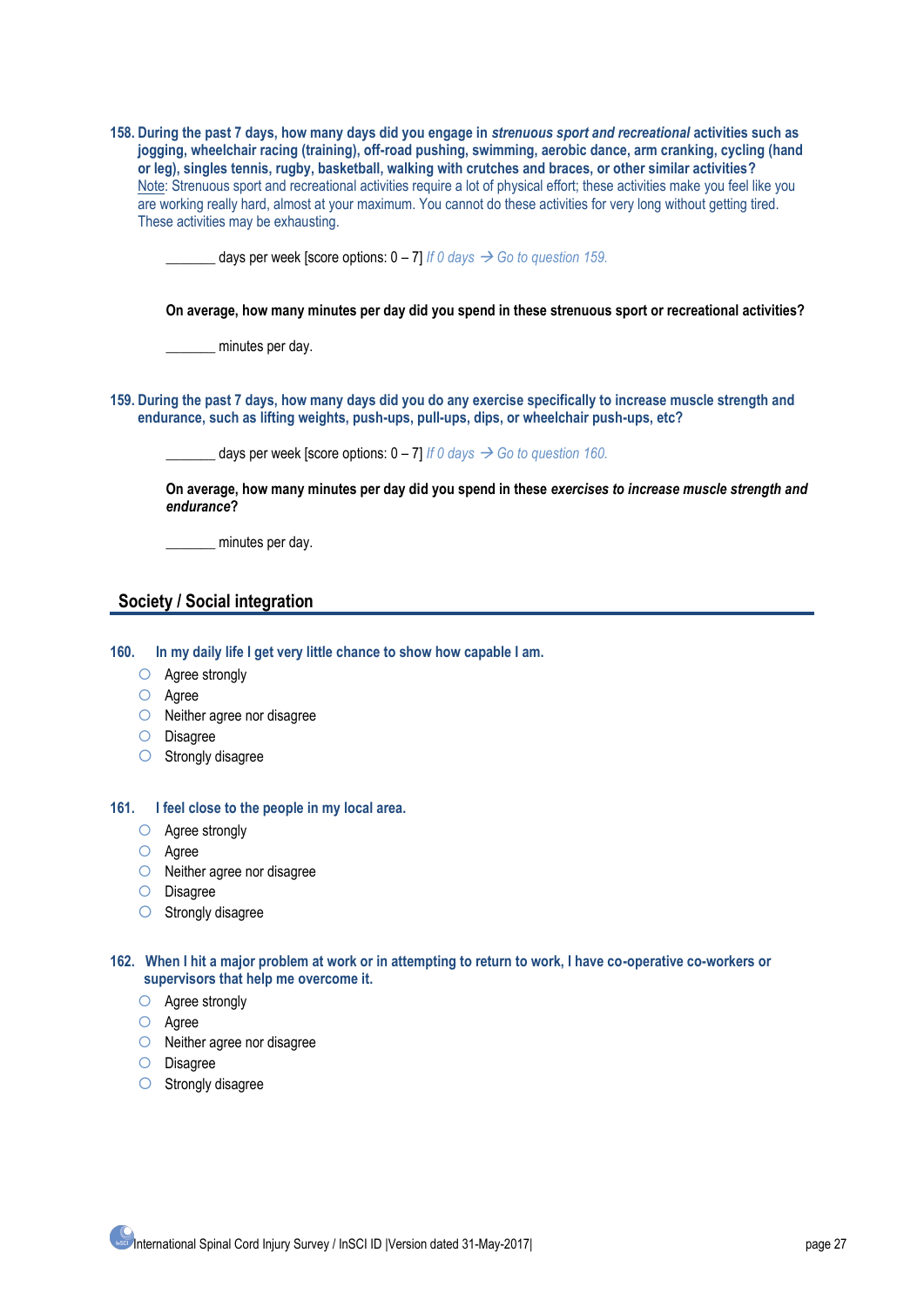*Please choose a number for each statement from 0 to 6 that indicates your level of agreement with each statement, where 0 indicates "Not at all" and 7 indicates "Strongly agree"*

|      |                                                                                                        | Not at all    |              |                |                |                |            | A great<br>deal    |
|------|--------------------------------------------------------------------------------------------------------|---------------|--------------|----------------|----------------|----------------|------------|--------------------|
|      |                                                                                                        | $\theta$      | $\mathcal I$ | $\overline{2}$ | $\mathfrak{Z}$ | $\overline{4}$ | $\sqrt{5}$ | 6                  |
| 163. | Do you feel that people treat<br>you with respect?                                                     | $\bigcirc$    | $\circ$      | $\circ$        | $\circ$        | $\bigcirc$     | ∩          | ∩                  |
|      |                                                                                                        | Not at all    |              |                |                |                |            | Completely         |
|      |                                                                                                        | $\theta$      | $\mathcal I$ | 2              | 3              | $\overline{4}$ | $\sqrt{5}$ | 6                  |
| 164. | To what extent do you<br>receive help and support<br>from people you are close to<br>when you need it? | ∩             | ∩            | $\circ$        | $\circ$        | ∩              | ∩          |                    |
|      |                                                                                                        | No<br>control |              |                |                |                |            | Extreme<br>control |
|      |                                                                                                        | $\theta$      | $\mathcal I$ | $\overline{2}$ | 3              | $\overline{4}$ | $\sqrt{5}$ | 6                  |
| 165. | During the past week how<br>much control do you feel that<br>you have had over your life?              | $\circ$       | Ω            | $\circ$        | $\circ$        | Ω              | Ω          | ∩                  |

When a traumatic injury or disease causes sudden spinal cord impairment, it can have profound effects on our lives. The following questions are from a scale designed to assess how your injury has affected your life. Listed below are four statements describing different thoughts and feelings that you may experience when you think about your injury.

Please indicate the degree to which you have these thoughts and feelings when you think about your injury on a 5-point scale with the endpoints where 0 indicates "not at all" and 4 indicates "all the time".

|      |                                                             | Not at all |   |                |   | All the time |
|------|-------------------------------------------------------------|------------|---|----------------|---|--------------|
|      | <b>Statement</b>                                            | 0          | 1 | $\overline{2}$ | 3 | 4            |
| 166. | Most people don't understand how<br>severe my condition is. | ∩          | ∩ | ∩              |   |              |
| 167. | I am suffering because of someone<br>else's negligence.     | ◠          |   | ∩              |   |              |
| 168. | I just want my life back.                                   | ◠          | ∩ | ∩              |   |              |
| 169. | It all seems so unfair.                                     | ◠          |   |                |   |              |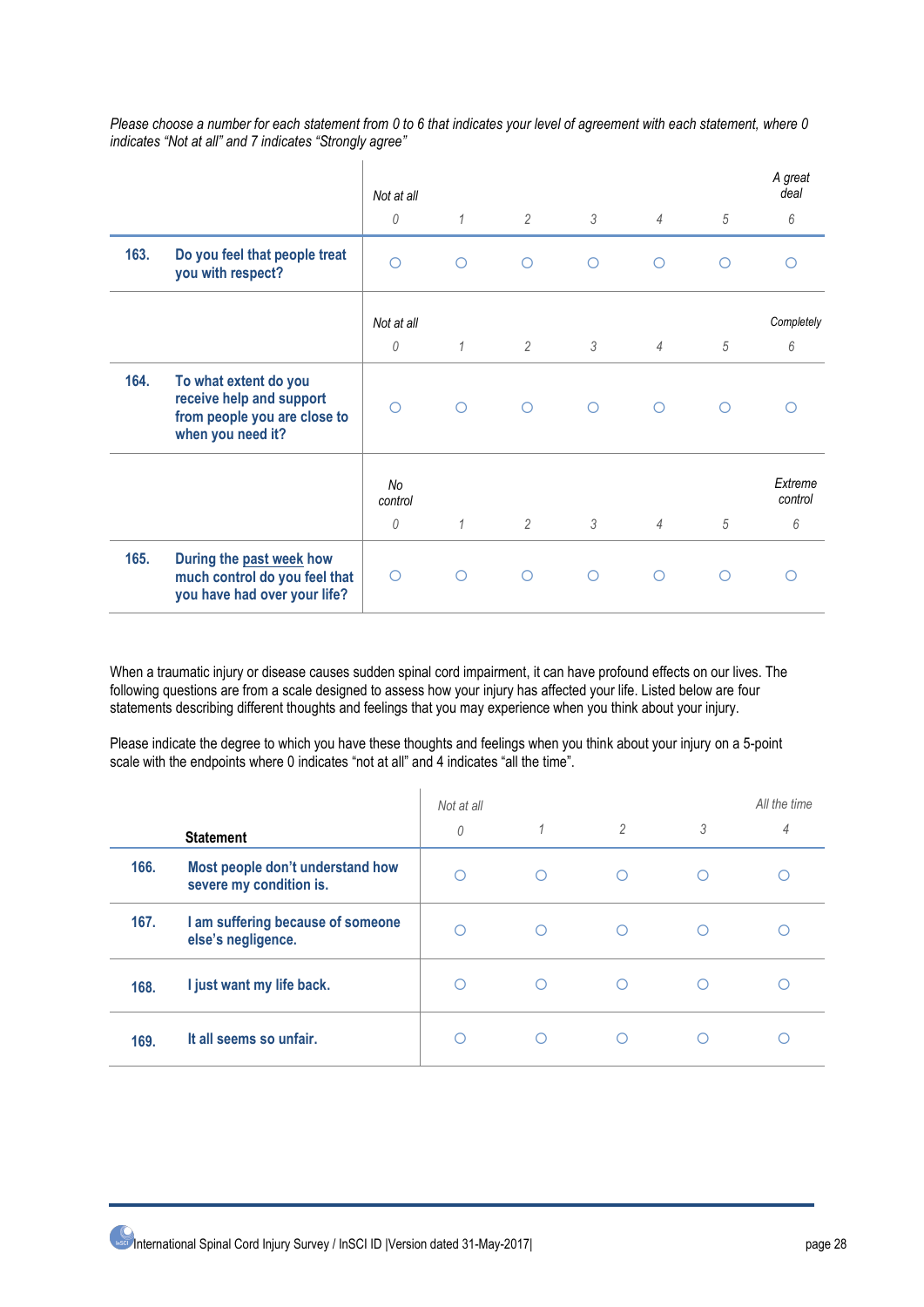### **Sleep Quality**

People with a spinal cord injury commonly report problems with sleep. This final series of questions relate to your usual sleep habits during the past month only. Your answers should indicate the most accurate reply for the majority of days and nights in the past month. **Please answer all questions.**

**170. During the past month, what time have you usually gone to bed at night?** ……………………………

**171. During the past month, how long (in minutes) has it usually taken you to fall asleep each night?**  ……………………………

**172. During the past month, what time have you usually gotten up in the morning?** ……………………………

**173. During the past month, how many hours of actual sleep did you get at night? (This may be different than the**  number of hours you spent in bed.) 2

|      | During the past month, how often have you had<br>trouble sleeping because you                                                          | Not during<br>the past<br>month | Less than<br>once a week | Once or twice<br>a week | Three or<br>more times a<br>week |
|------|----------------------------------------------------------------------------------------------------------------------------------------|---------------------------------|--------------------------|-------------------------|----------------------------------|
| 174. | Cannot get to sleep within 30 minutes                                                                                                  | $\circ$                         | O                        | ∩                       | ∩                                |
| 175. | Wake up in the middle of the night or early<br>morning                                                                                 | $\bigcirc$                      | Ω                        | ◯                       | Ω                                |
| 176. | Have to get up to use the bathroom                                                                                                     | $\circ$                         | O                        | O                       | Ο                                |
| 177. | <b>Cannot breathe comfortably</b>                                                                                                      | $\bigcirc$                      | ◯                        | ◯                       | ◯                                |
| 178. | <b>Cough or snore loudly</b>                                                                                                           | $\circ$                         | O                        | $\circ$                 | O                                |
| 179. | <b>Feel too cold</b>                                                                                                                   | $\bigcirc$                      | O                        | $\bigcirc$              | $\circ$                          |
| 180. | <b>Feel too hot</b>                                                                                                                    | $\bigcirc$                      | O                        | $\bigcirc$              | Ω                                |
| 181. | <b>Have bad dreams</b>                                                                                                                 | $\circ$                         | $\left( \ \right)$       | O                       | O                                |
| 182. | <b>Have pain</b>                                                                                                                       | $\circ$                         | O                        | $\bigcirc$              | Ω                                |
| 183. | Other reason(s), please describe:                                                                                                      | ∩                               | ◯                        | ◯                       | ◯                                |
| 184. | During the past month, how often have you taken<br>medicine to help you sleep (prescribed or "over<br>the counter")?                   | $\bigcirc$                      | ∩                        | ∩                       |                                  |
| 185. | During the past month, how often have you had<br>trouble staying awake while driving, eating meals,<br>or engaging in social activity? | ∩                               | ◯                        | ◯                       |                                  |

### **186. During the past month, how much of a problem has it been for you to keep up enough enthusiasm to get things done?**

- No problem at all
- O Only a very slight problem
- $\circ$  Somewhat of a problem
- A very big problem